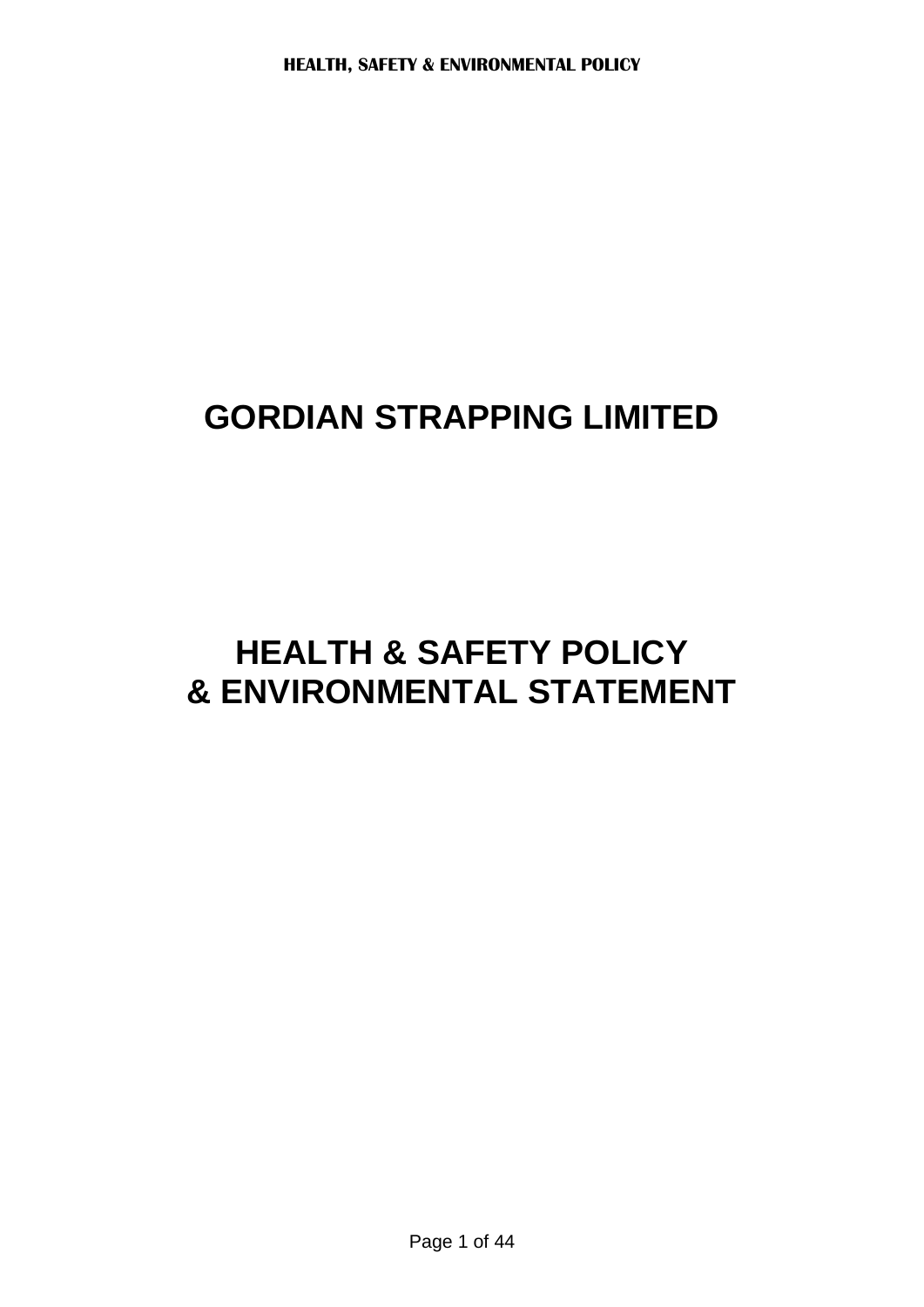# **POLICY STATEMENT**

#### **(ISSUE NO. 9 – NOVEMBER 2011)**

Gordian Strapping Limited recognises and accepts its responsibility to provide a safe and healthy working environment for employees and all other persons working in or entering our premises. To achieve this objective we will comply with all applicable legal and other requirements which affect our business activities and have developed a management system based on the requirements of OHSAS 18001:2007 and also to:-

- $\triangleright$  Pursue continuous improvements in Health and Safety performance through the development of the Gordian Safety Management System.
- $\triangleright$  Systematically identify hazards and adequately assess and control risk to which employees and others may be exposed.
- Develop and maintain a positive Health and Safety culture through communication and consultation with employees, and setting objectives annually and reviewing their progress on a regular basis.
- $\triangleright$  Provide and maintain safe plant and equipment for employee use.
- $\triangleright$  Specify, design and install safely machinery in clients premises
- $\triangleright$  Select substances with least hazard potential to ensure safe handling and use
- $\triangleright$  Provide information, instruction and training on Health and Safety issues to staff and clients personnel as appropriate.
- $\triangleright$  Prevent accidents and cases of work related ill health.
- $\triangleright$  Maintain safe and healthy working conditions.

In addition, the Company will assess the impact of its activities on the environment and will seek to identify ways to reduce waste and protect the wider environment.

The ultimate responsibility for Health and Safety lies with the Gordian Managing Director, who will ensure that safety issues are given suitable & sufficient attention. Implementation of the Health and Safety Policy is a line management responsibility at all levels and the Company expects all employees and non-employees on Company premises and employees when on Company business on customer's premises, to accept their individual responsibilities for safe working to protect themselves and others.

This Policy will be brought to the notice of all employees. It will be reviewed by the Board of Directors on an annual basis and improved and modified as required. The Health and Safety at Work Act (1974) places general responsibilities on employers and employees. Details of people and groups of people, who have specific responsibilities within the Company, are given in the Company's Health and Safety Policy booklet which is issued to all employees.

Signed………………………………………………….. Date: November 2011 A. Lea - Managing Director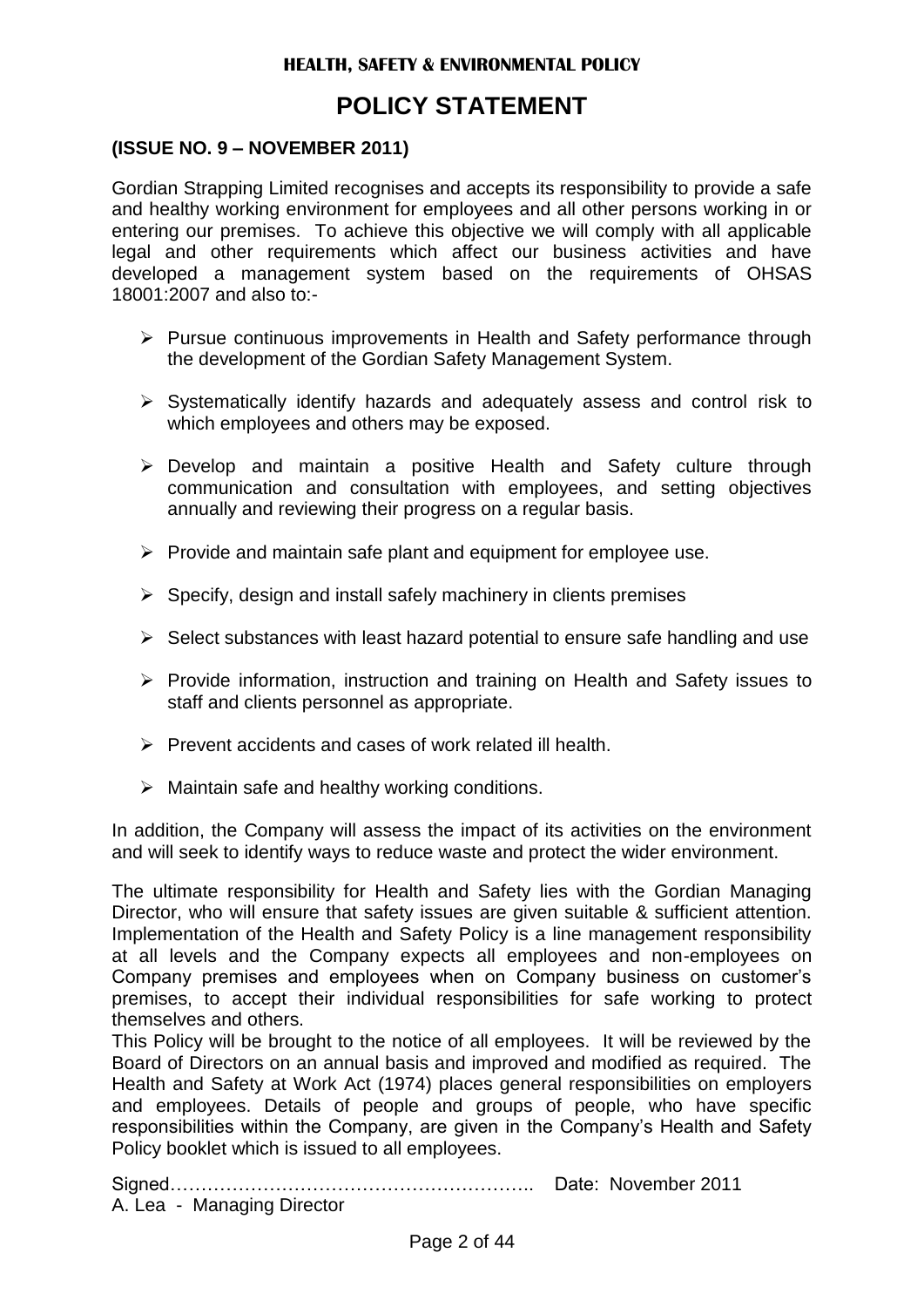# **MANAGEMENT**

**&**

# **EMPLOYEE RESPONSIBILTIES**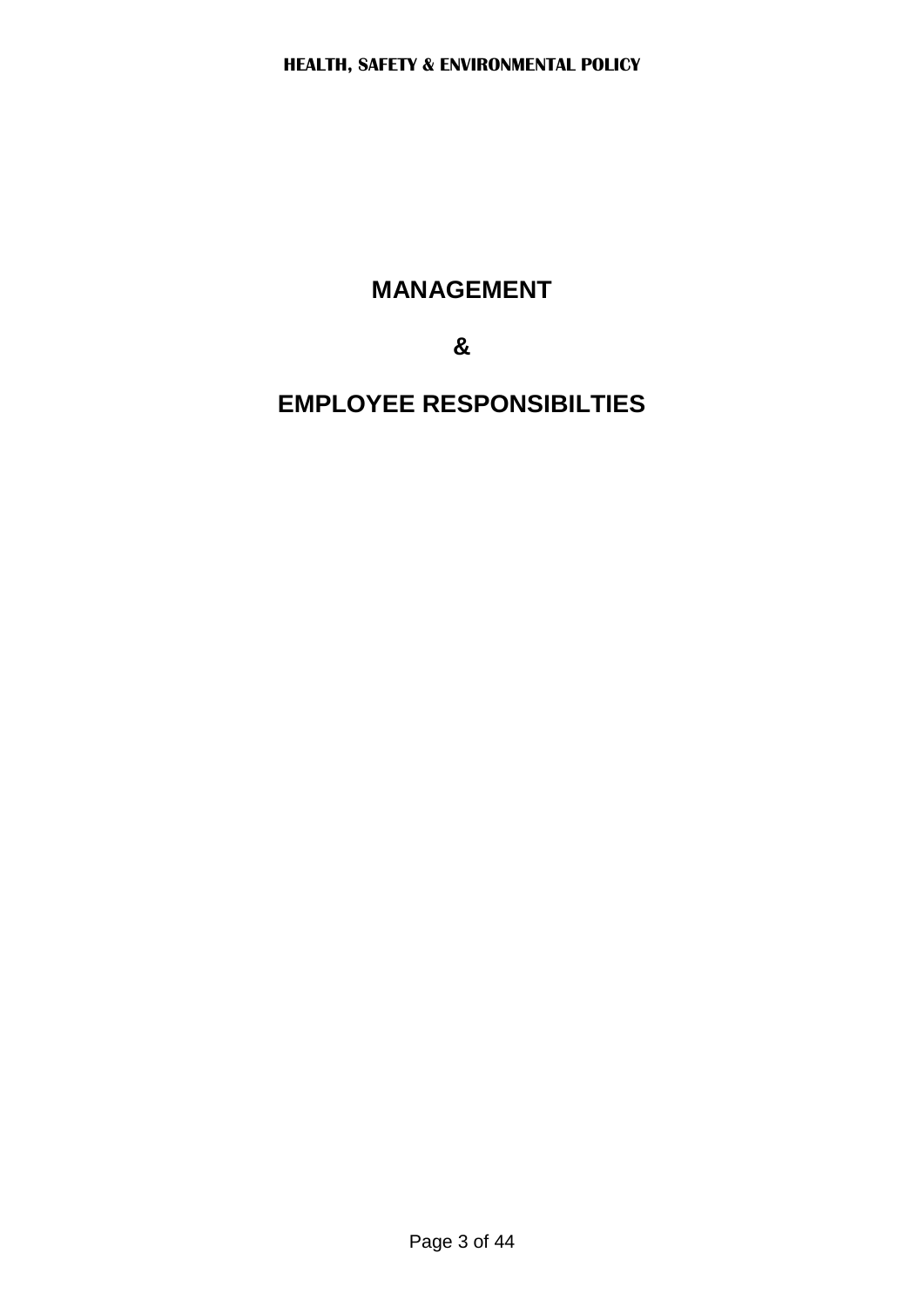# **THE BOARD OF DIRECTORS**

The Board of Directors has the following responsibilities for Health and Safety issues.

- $\triangleright$  Arranging the preparation of the Health and Safety Policy.
- $\triangleright$  Ensuring the regular review and revision of the Policy on a regular basis.
- $\triangleright$  Providing sufficient resources to make the Policy effective.
- $\triangleright$  Arranging for information on Health and Safety issues to be made available to those who require it.
- Arranging for appropriate training on Health and Safety matters.
- $\triangleright$  Consulting with employees on Health and Safety matters.

# **MANAGING DIRECTOR (Director for Safety)**

The Managing Director is accountable for all safety activities in the company and will:

- $\triangleright$  Initiate and administer the effective implementation of the health & safety policy.
- Have an understanding of the application of the **Health & Safety at Work Act 1974 and subordinate legislation** to Gordian Strapping's business operations.
- $\triangleright$  Advise the Board on the finance and facilities necessary to meet the requirements of this policy.
- $\triangleright$  Make arrangements for maintaining an awareness of changes in legislation which affect the organisation.
- $\triangleright$  Promote the safe conduct of work by setting a personal example in complying with the company's H&S rules and procedures.

# **MANAGERS**

Managers have overall responsibility for Health and Safety in their areas of responsibility. This will include the safety of plant and people, including contractors labour working on site and the keeping of appropriate records, registers, etc. as identified in this policy.

They must ensure that the Company policy is effective and that adequate supervision, instruction and training is provided and that all practices are safe within the meaning of any relevant legislation or code of practice.

They will make information and advice available to all managers and will make them aware of the priority the Company attaches to providing a safe place of work.

They will investigate all accidents and incidents within their sphere of operations and, where appropriate, progress action to prevent a recurrence.

They will not introduce new processes or chemicals or make major changes to the plant, building, doorways, gangways etc., without first seeking advice and approval from the Health and Safety Officer or the Managing Director. They must ensure that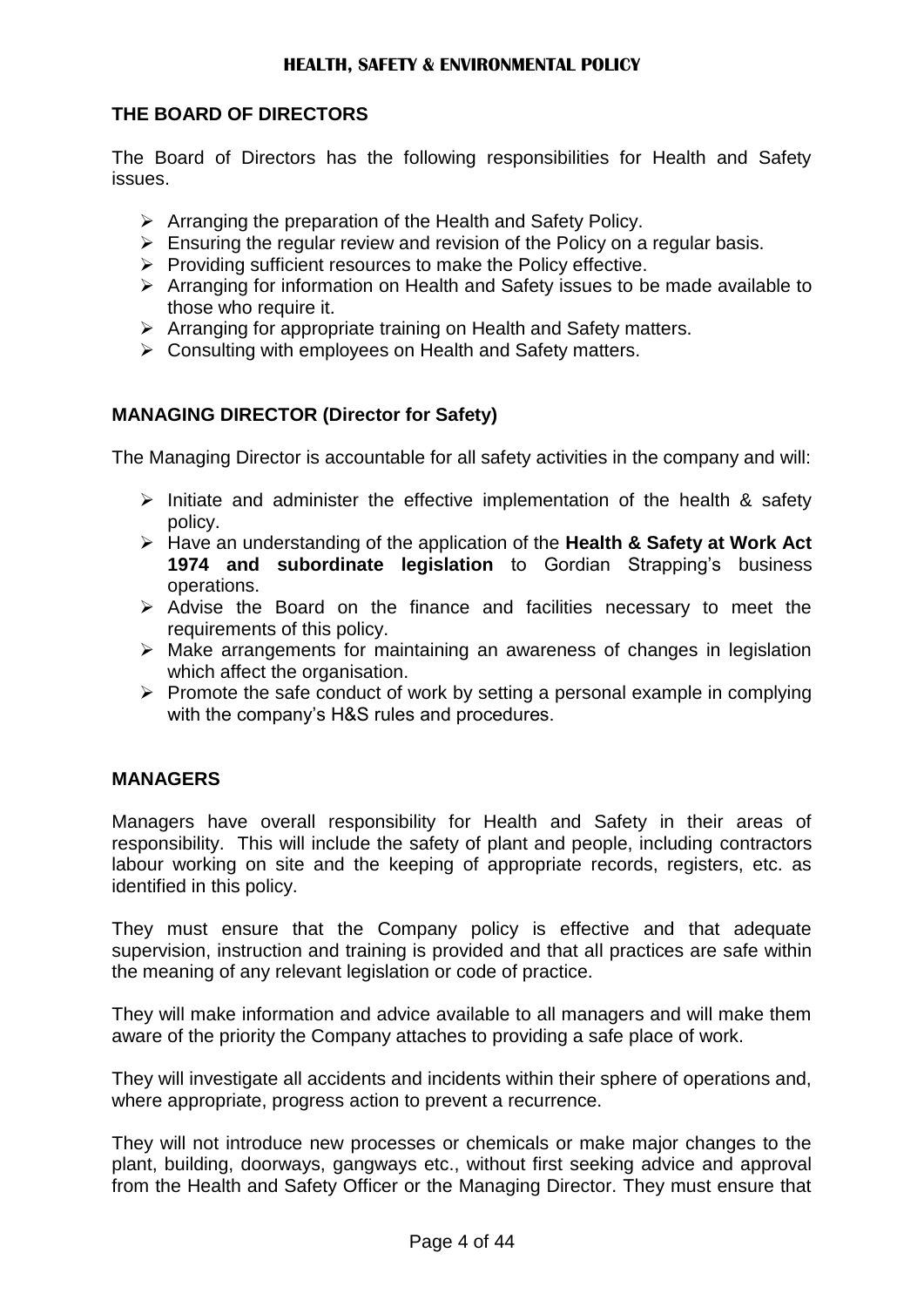all risk assessments (with assistance if requested), are carried out before making the changes and that identified safety precautions are implemented.

They must set a personal example in fully complying with company H&S rules and procedures.

They will be required to investigate and report all accidents and incidents.

To enable them to carry out their responsibilities, they have authority to stop any process, plant or machine that they consider poses an unreasonable hazard. This authority is conditional upon them immediately referring the matter to a more senior member of management who will then become responsible for any further decision.

They shall inform and instruct employees in their charge in relevant safety matters.

They will provide close supervision to those who require it either of necessity e.g. a person carrying out an operation for which they have little or no experience, or because it is required by legislation e.g. a young person (under the age of 18).

One of the prime duties of Managers is to ensure that guards are fitted, used, and are maintained in good condition and that employees wear appropriate personal protection whenever they are at risk. They shall further ensure that people work safely and in accordance with any legislation, codes of practice and safe systems of work etc.

They must provide adequate supervision and instruction for employees and others as applicable.

The Company recognises the difficult role of the managers and has arranged for help and advice to be available from the following people:

| <b>Industrial Relations</b>    | Managing Director, Finance Director or<br>anv<br>Departmental Manager. |
|--------------------------------|------------------------------------------------------------------------|
| <b>Health and Safety</b>       | Managing Director/Health and Safety Advisor                            |
| Medical                        | <b>Qualified First Aider</b>                                           |
| <b>Engineering Maintenance</b> | <b>Production Manager</b>                                              |
| <b>Maintenance of Premises</b> | <b>Production Manager</b>                                              |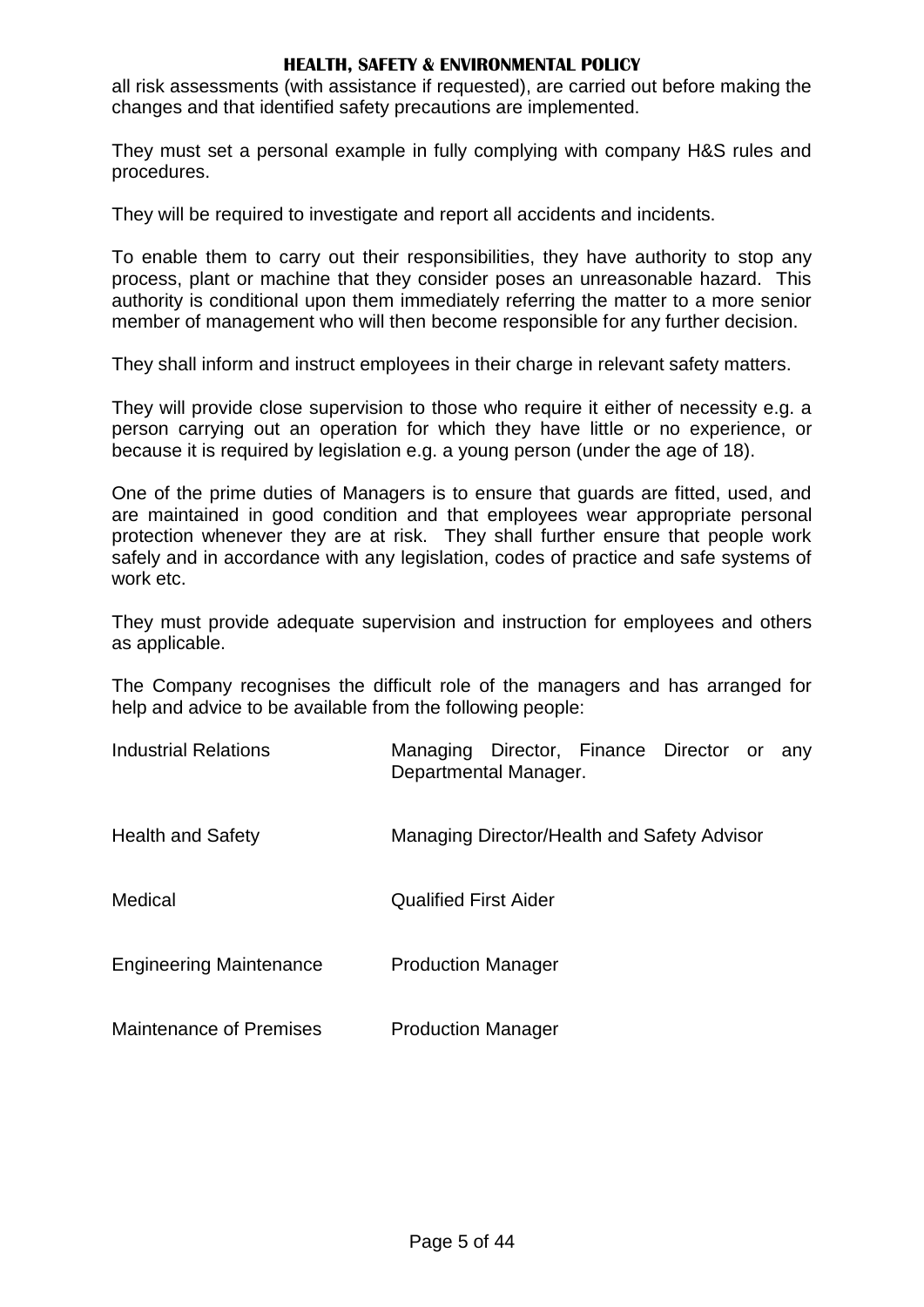#### **ALL EMPLOYEES**

The Company reminds all employees of their own duties and obligations under the Health and Safety at Work Act, to take care of their own safety and that of other workers and to co-operate with Managers to enable them to carry out their health and safety responsibilities successfully.

In particular, they must work safely and without causing risk to themselves or other people who may be affected by their work. Safe systems of work contained in this Policy or elsewhere must be complied with.

All employees must:

- $\triangleright$  Work safely and efficiently, acting at all times in the best interests of their own and other people's safety.
- $\triangleright$  Use any personal protective equipment provided for the work being carried out.
- $\triangleright$  Report to their managers all incidents or situations that have led or may lead to injury or damage.
- $\triangleright$  Adhere to all company safety rules and procedures that have been designed for securing a safe work place.
- $\triangleright$  Assist when required in the investigation of accidents and the development of risk assessments with the object of introducing measures to prevent recurrence.
- Obey all instruction notices, e.g. No Smoking, Wear Hearing Defenders, etc.

The Company wishes to develop a culture of safety awareness and needs the cooperation of all employees to achieve this. This Health and Safety Policy is part of the overall effort by the Company to achieve a safe working environment and all employees are reminded that disciplinary action will be taken against anyone who does not comply with this policy.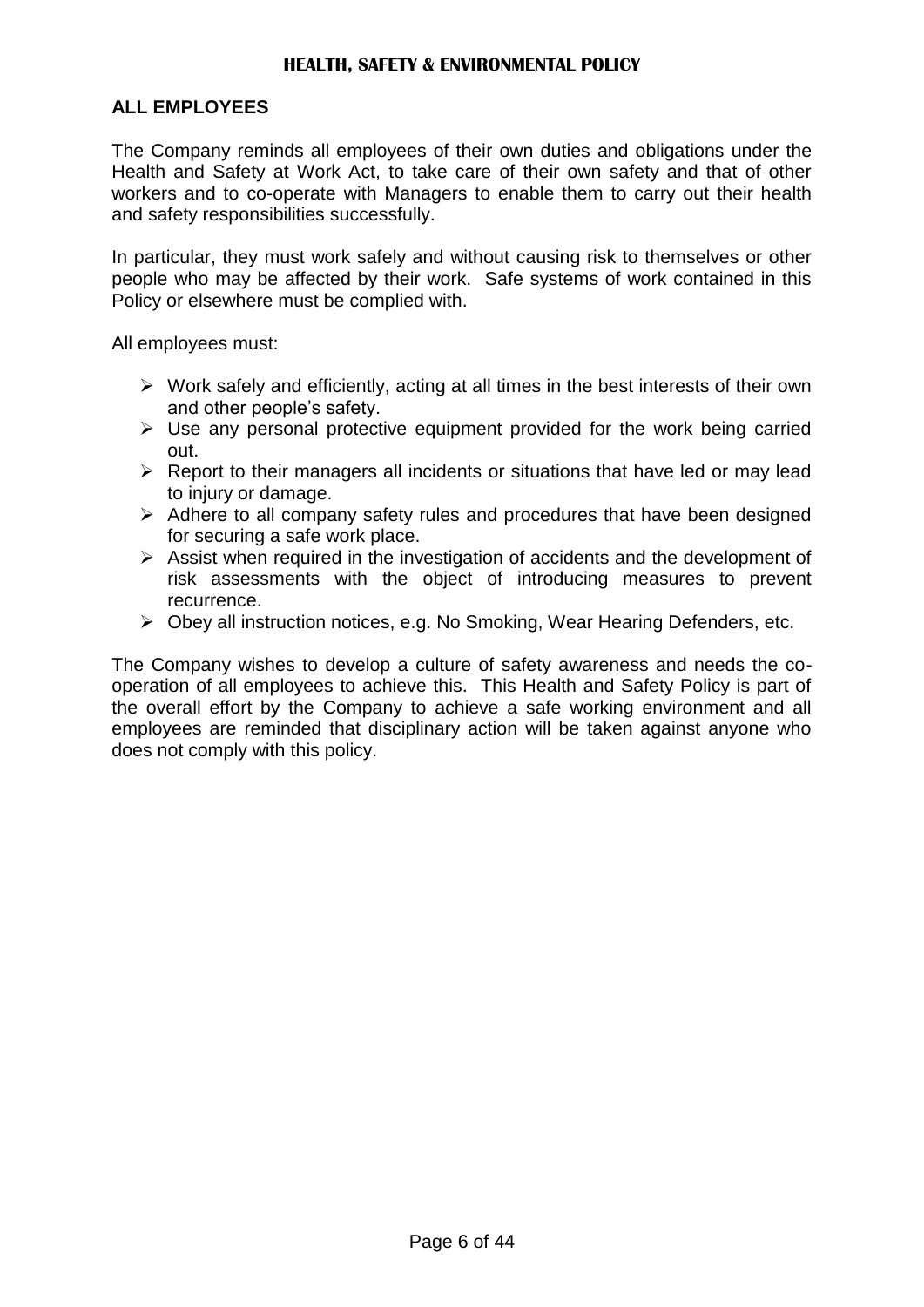# **HEALTH AND SAFETY POLICY**

# **OPERATING MANUAL**

In the next part of this booklet is an explanation of the arrangements that have been made for first aid, accident investigation and other matters, along with information on the enforcement authorities.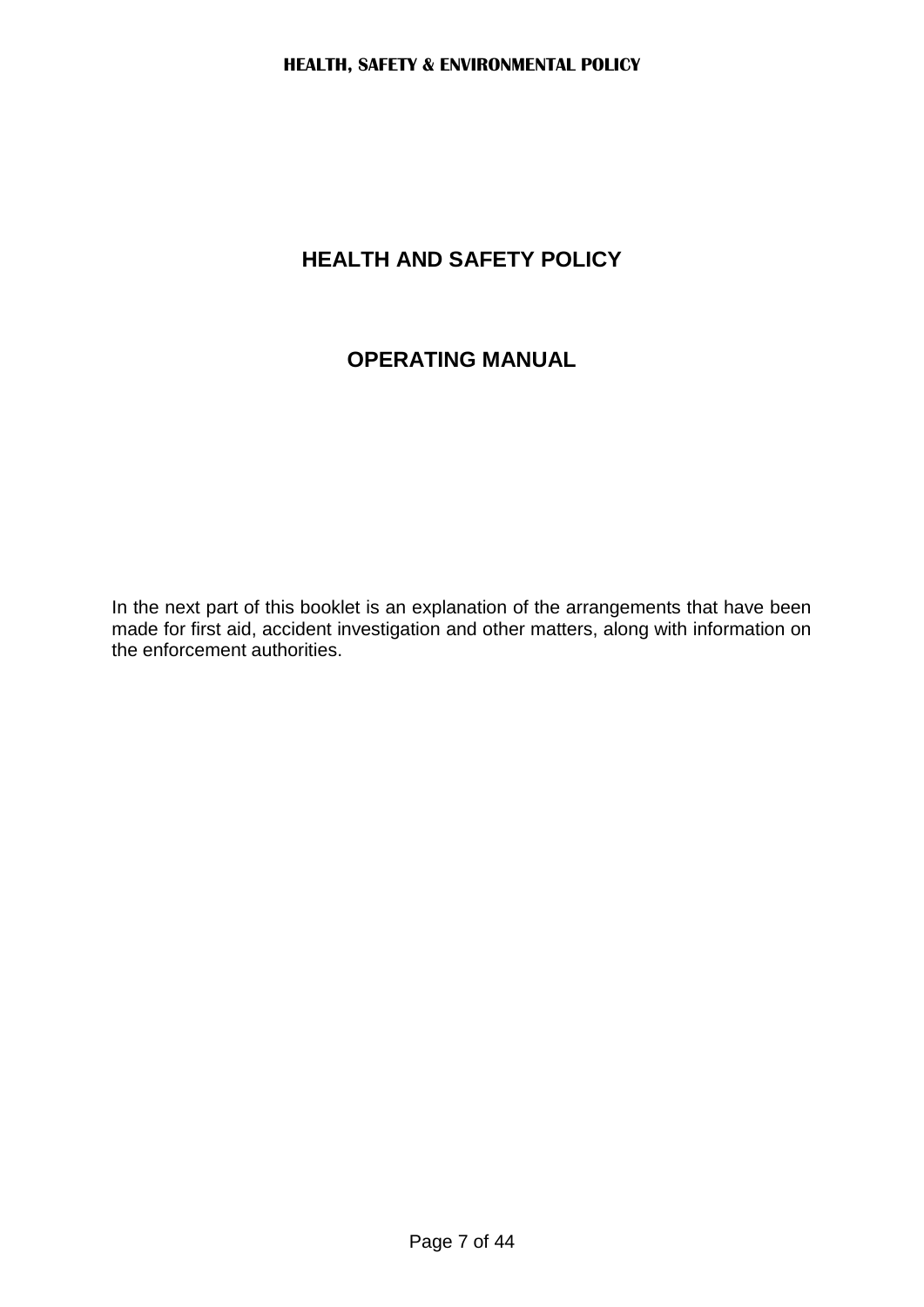#### **MANAGEMENT STRUCTURE AND AREAS OF RESPONSIBILITY**

## **BOARD OF DIRECTORS (GORDIAN STRAPPING LIMITED)**

| A LEA<br><b>MANAGING DIRECTOR</b>       | Overall responsibility for compliance<br>with Health and Safety at Work Act.                                                                |
|-----------------------------------------|---------------------------------------------------------------------------------------------------------------------------------------------|
| <b>D SPICE</b><br><b>SALES DIRECTOR</b> | Specific responsibility for Health and<br>Safety matters relating to all external<br>activities in the Sales and Service<br><b>Division</b> |
|                                         |                                                                                                                                             |

P V MARSH, FINANCE DIRECTOR Responsible for keeping original copies of certificates relating to the Company's Health and Safety Policy. Also for the ground floor of the office building.

### **SENIOR MANAGEMENT STRUCTURE AND AREAS OF RESPONSIBILITY**

| <b>MATERIALS MANAGER</b>                                  | Specific responsibility for Warehouse<br>areas and for visitors and external<br>hauliers drivers who enter<br>the<br>Basingstoke premises. Also for first<br>floor of the office building. |
|-----------------------------------------------------------|--------------------------------------------------------------------------------------------------------------------------------------------------------------------------------------------|
| MANAGER, DEVELOPMENT AND<br><b>ENGINEERING DEPARTMENT</b> | Responsible for safety within<br>the Development and Engineering<br>workshop area and for the<br>safeguarding of equipment sold by                                                         |

the Company.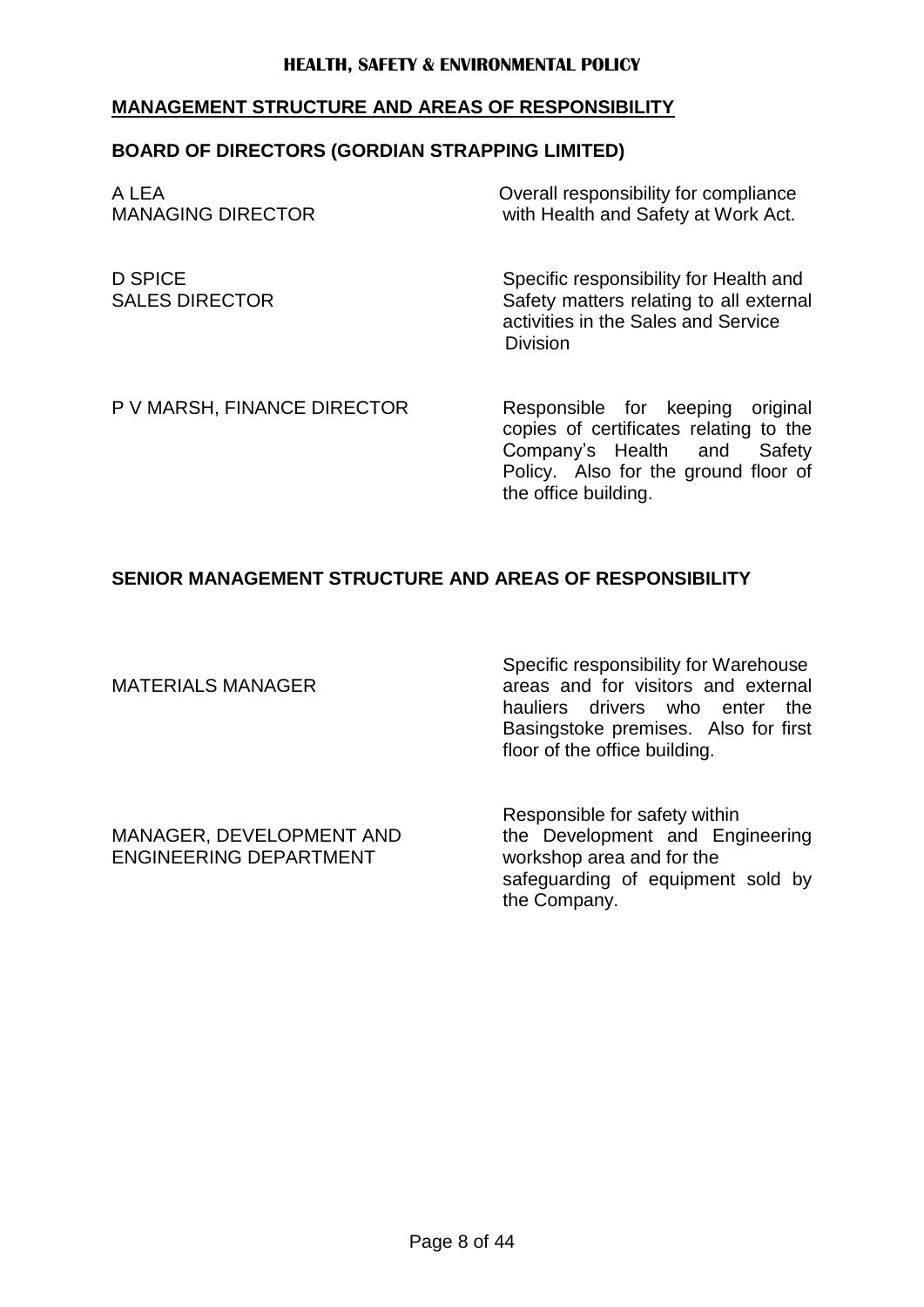#### **HEALTH, SAFETY & ENVIRONMENTAL POLICY HEALTH AND SAFETY EXECUTIVE**

The address of the Enforcement Officers who cover Gordian Strapping Limited is:

Health and Safety Executive Priestley House Priestley Road **Basingstoke Hampshire** RG24 9NW

Telephone number 01256 404000

# **FIRE SERVICES**

The Fire Station serving the Basingstoke premises is:

Divisional Fire Prevention Officer Hampshire Fire Brigade Divisional Headquarters West Ham Close **Basingstoke Hampshire** RG22 6PH

Telephone number 01256 818881

### *See Fire Safety Guidance Note*

### **ACCIDENT INVESTIGATION AND REPORTING-(Procedure GSHS01)**

This section covers accidents, incidents and work related ill health at Gordian Strapping Ltd, including employees on clients sites. It is relevant to all employees. All accidents happening to employees and subcontractors at work and members of the public caused by Gordian operations must be reported. This applies whether or not any injury has been caused. All incidents and near misses, including aggressive incidents, must be reported in the same way.

To assist the Company in investigating all accidents, employees are required to report

- Injury accidents
- □ Non-injury accidents
- □ Traffic accidents occurring whilst on company business
- □ Incidents or Near-misses
- a Aggression, violence or verbal abuse
- Ill health associated with work
- Hazards spotted

To make a report from a clients site, contact your Manager or the Head Office should your manager not be available.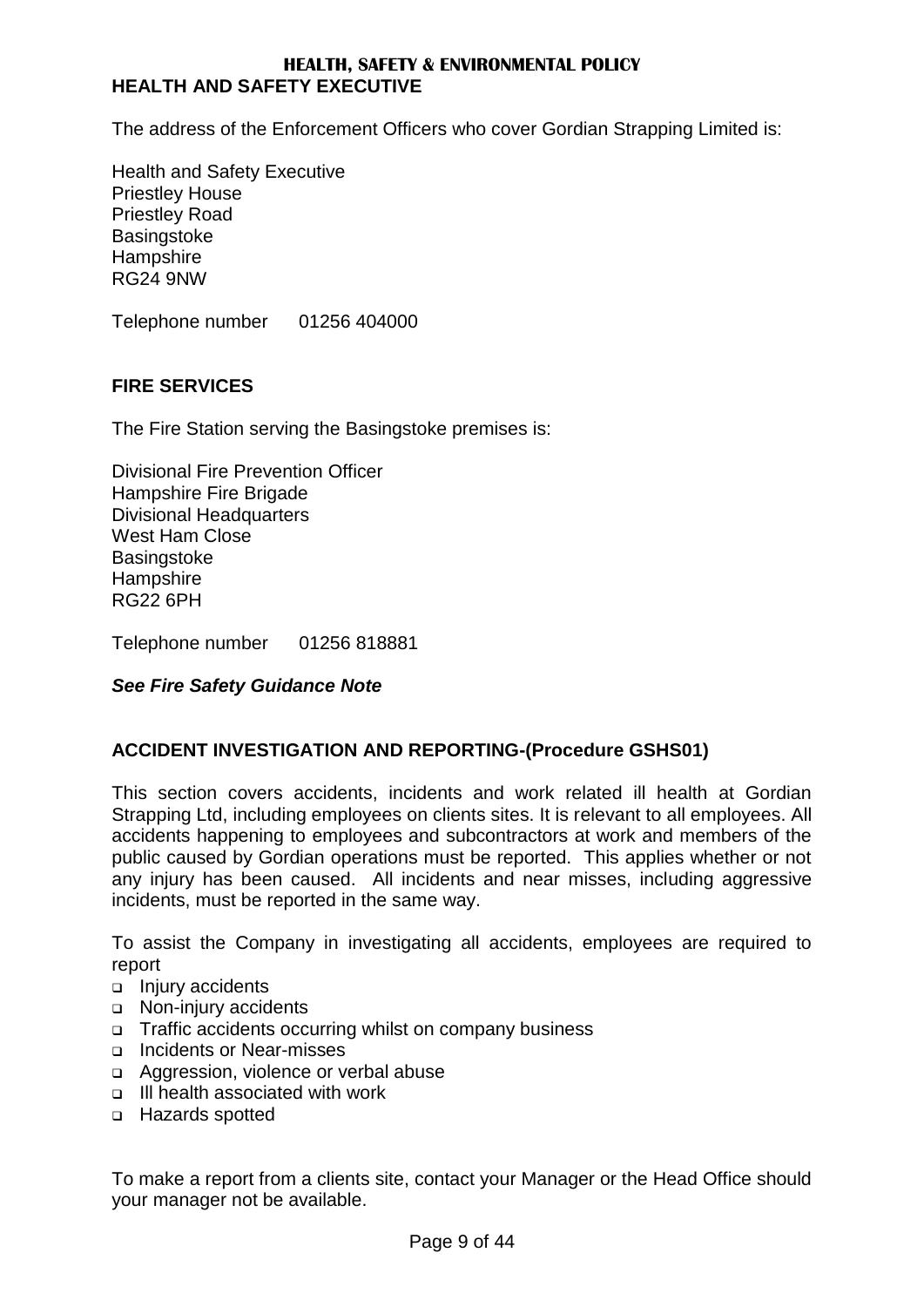The Manager responsible for any injured person will investigate the circumstances of the accident and pass a written report to the Health and Safety Advisor.

The Health and Safety Advisor will carry out his own investigation into all accidents and dangerous occurrences using the Accident Report Form. He is responsible for advising the Health and Safety Executive of such accidents as appropriate. A record of all accidents that are reported is kept by the Managing Director.

Whenever possible and certainly if a fatal or serious injury is involved, the scene of the accident must be left untouched until the department manager has been informed and investigations are complete. After such an accident, the HSE must be informed and their decision obtained as to whether they wish to investigate. If so, the accident scene must remain untouched until the HSE have completed their investigation.

Copies of all accident reports are passed to the Managing Director by the Health and Safety Advisor.

To obtain treatment for an injury or health problem, contact your nearest first aider. The names of first aiders are posted on signs in the workplace.

Your manager, first aider or you yourself, will record your accident in the Accident Book.

The Manager shall monitor any absence following injury. The Managing Director will decide upon the need for the reporting of injuries, incidents or sickness as required under the Reporting of Injuries, Diseases and Dangerous Occurrences Regulations 1995 (RIDDOR).

A RIDDOR report is made by phone on 0845 300 9923 and/or on form F2508 to the central Incident Contact Centre. The Manager must report accidents to the Managing Director or Safety Advisor involving employees if:

- they result in a major injury such as a broken bone, loss of sight, amputation or unconsciousness.
- they result in admission to hospital for more than 24 hours
- $\Box$  they result in the employee being incapacitated for more than 3 days (including Saturdays and Sundays).

Report accidents involving non-employees if:

- they result in admission to hospital *and*
- $\Box$  they arise out of the work activity

Certain dangerous occurrences at work require reporting, such as the failure or over turning of lifting equipment such as a fork lift truck, the escape of a hazardous substance or a serious fire.

Certain ill health occurring at work requires reporting, such as dermatitis, repetitive strain injury or silicosis. This will follow a doctor's report.

The Directors will review accident figures and completed accident investigations annually.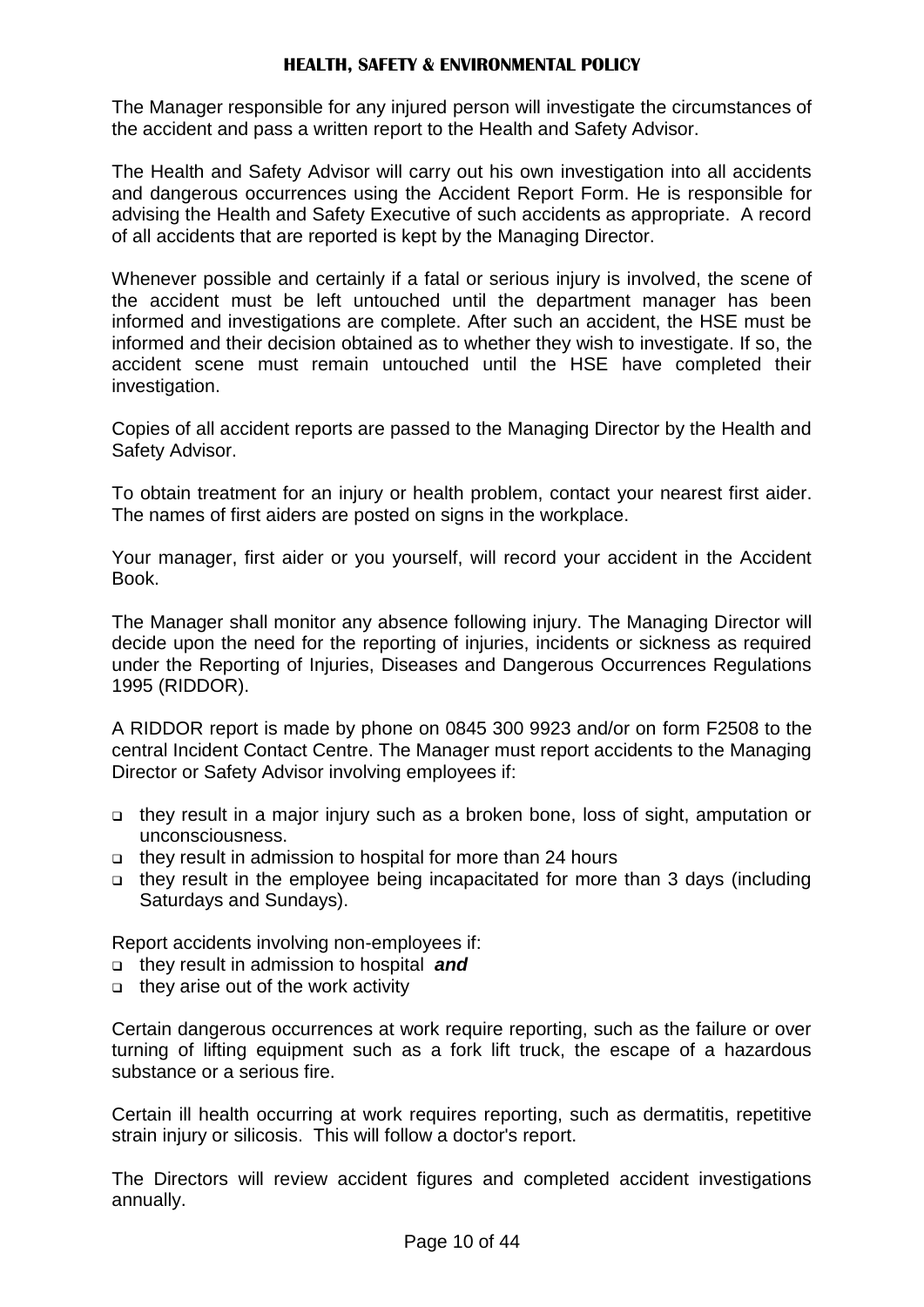# **FIRST AID-(Procedure GSHS03)**

The first aid arrangements shall be maintained as required by the first aid risk assessment of all the company's operations. This assessment shall be reviewed 2 yearly.

Ensuring adequate First Aid provision for staff working on a clients site is the responsibility of the Sales Director

*The Managing Director must ensure that the provisions of the Health and Safety (First Aid) Regulations 1981 together with the Approved Code of Practice (ACOP) and Guidance Notes (revised and updated 1998) are observed.*

The Company provides First Aid facilities and a qualified First Aid Representative is available.

### **The First Aid Representative is:**

Mr G Sanderson Engineer

First Aid facilities are available at the following locations within the Basingstoke premises.

Set out on company notice boards and also in;-

- 1. Warehouse Manager's Office
- 2. Maintenance Engineering Workshop
- 3. Development and Engineering Manager's Office
- 4. Office of Secretary to Managing Director

The First Aid Representative is responsible for inspecting all first aid facilities within the Basingstoke premises 2 monthly to ensure that kits are fully equipped and clean.

#### **First Aider's Duties.**

If any person has been injured, a record shall be made in the Accident Book. Any incident as defined above, whether or not injury results, must be entered in the Accident Book. First aiders are asked to strongly encourage reporting.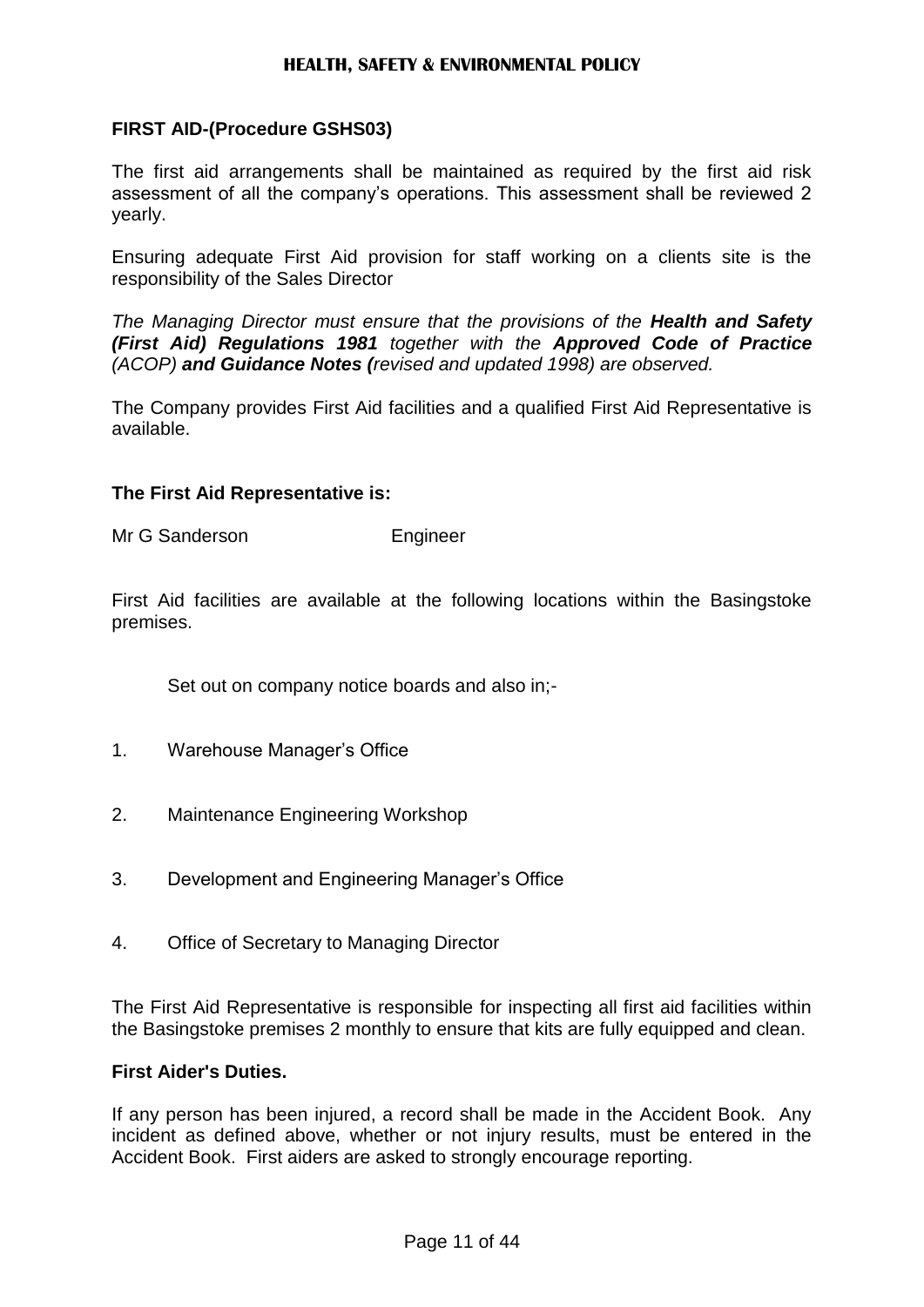If the first aider gives any treatment, an entry shall be made in the Accident book. First aiders shall remember that the treatment they give must be limited to first aid –

never give out paracetamol for a headache or other medication. If trained to do so, an Epi-Pen dose may be administered.

First aiders are also required to monitor all the first aid kits and keep them fully stocked.

Injuries to non-employees on site, such as contractors or visitors, shall be recorded using the same system.

First aiders are asked to ensure that their training is kept up to date and to request Head Office to arrange retraining in good time.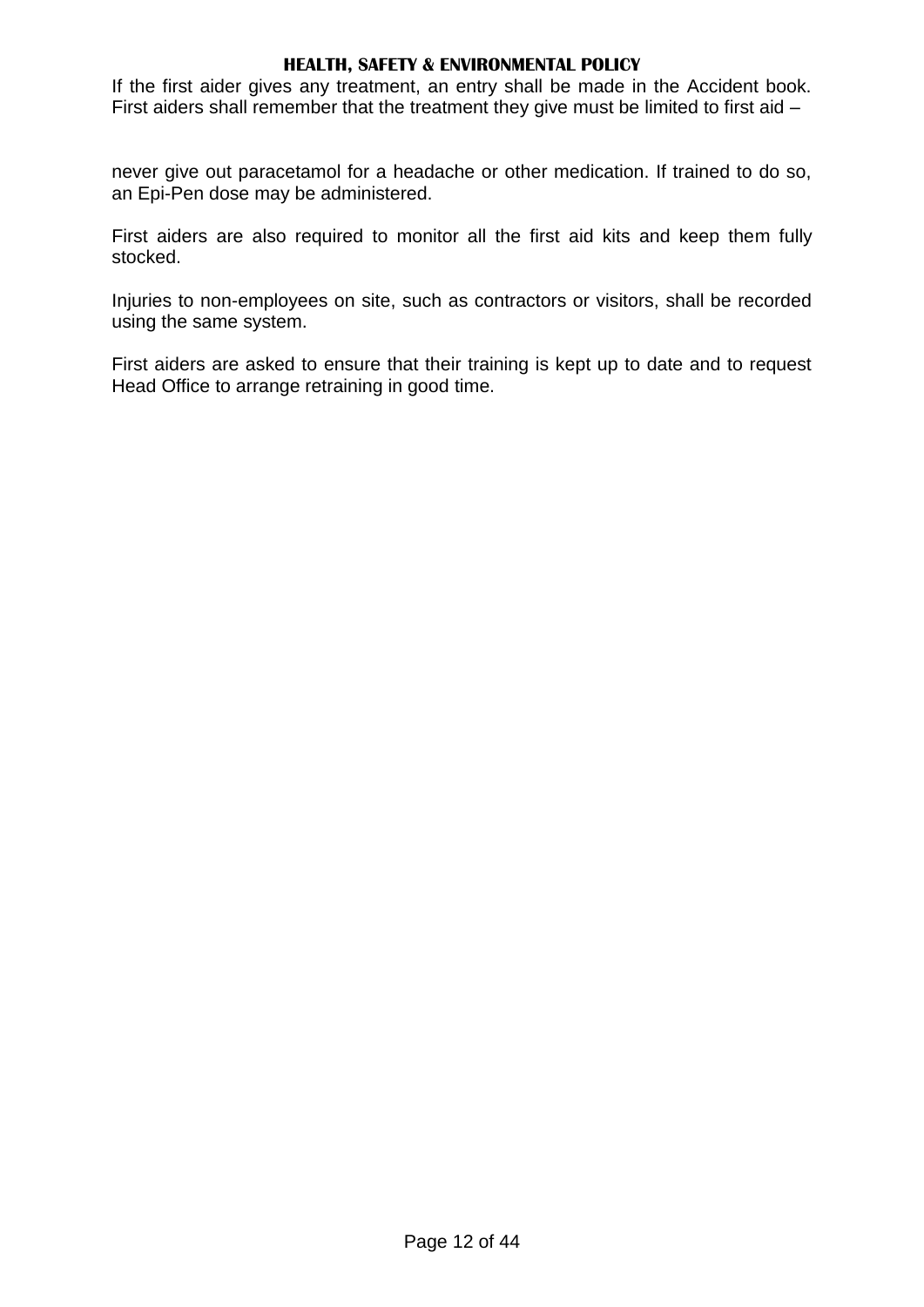# **RELEVANT LEGISLATION**

Gordian Strapping Ltd have developed a "Register of relevant Health and Safety Legislation", the details of which are set out on company form GSHSF 20. This register is maintained by the Health and Safety Coordinator in conjunction with the Health and Safety Advisor.

The register is retained in the Health and Safety Coordinators office and in the "Public Files" on the company intranet.

**Gordian Strapping Ltd will endeavour to fully legislation and any others that may from time to time impact on their operations.** 

# **SAFE METHODS OF WORK**

### **General Notes for All Employees**

In addition to the system laid down to cover the particular hazards of your job, you should conduct yourself in a safe and responsible manner at all times.

- 1. Always act in a responsible way and do not fool about or play practical jokes on other people.
- 2. Do not shout unless in some form of emergency.
- 3. Carry out your job in a manner which will not create a danger to other people.
- 4. Maintain a high standard of personal hygiene. If you work with oil or adhesives, *wash your hands both before and after going to the toilet.* Always wash your hands before eating.
- 5. Use the gangways to move around the warehouse and production areas. Do not take short cuts through stock or machinery.
- 6. Always walk, do not run.
- 7. Do not lift or move heavy loads that are likely to strain or injure you. Always seek help or mechanical assistance.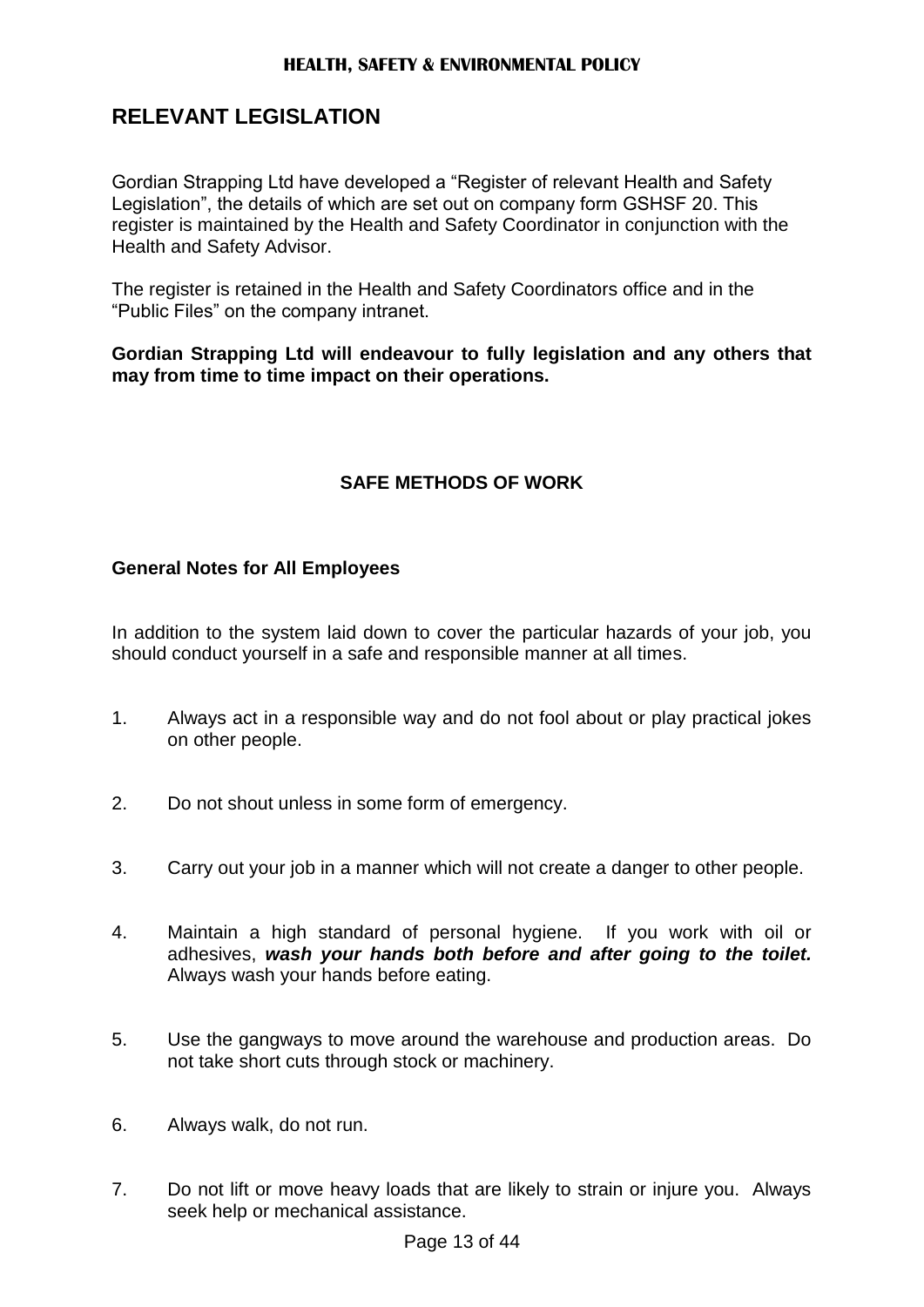- 8. Do not ride as a passenger on fork lift trucks, pallet trucks or any other inappropriate vehicle.
- 9. Wear sensible footwear to work. If your work involves moving goods or equipment, wear safety shoes. In some cases, the Company will provide safety shoes, but there is a scheme available under which the Company will pay a proportion of the cost of safety shoes purchased by some employees.

**NOTE: It is illegal to charge employees for safety equipment needed to keep them safe whilst carrying out their employment activities.**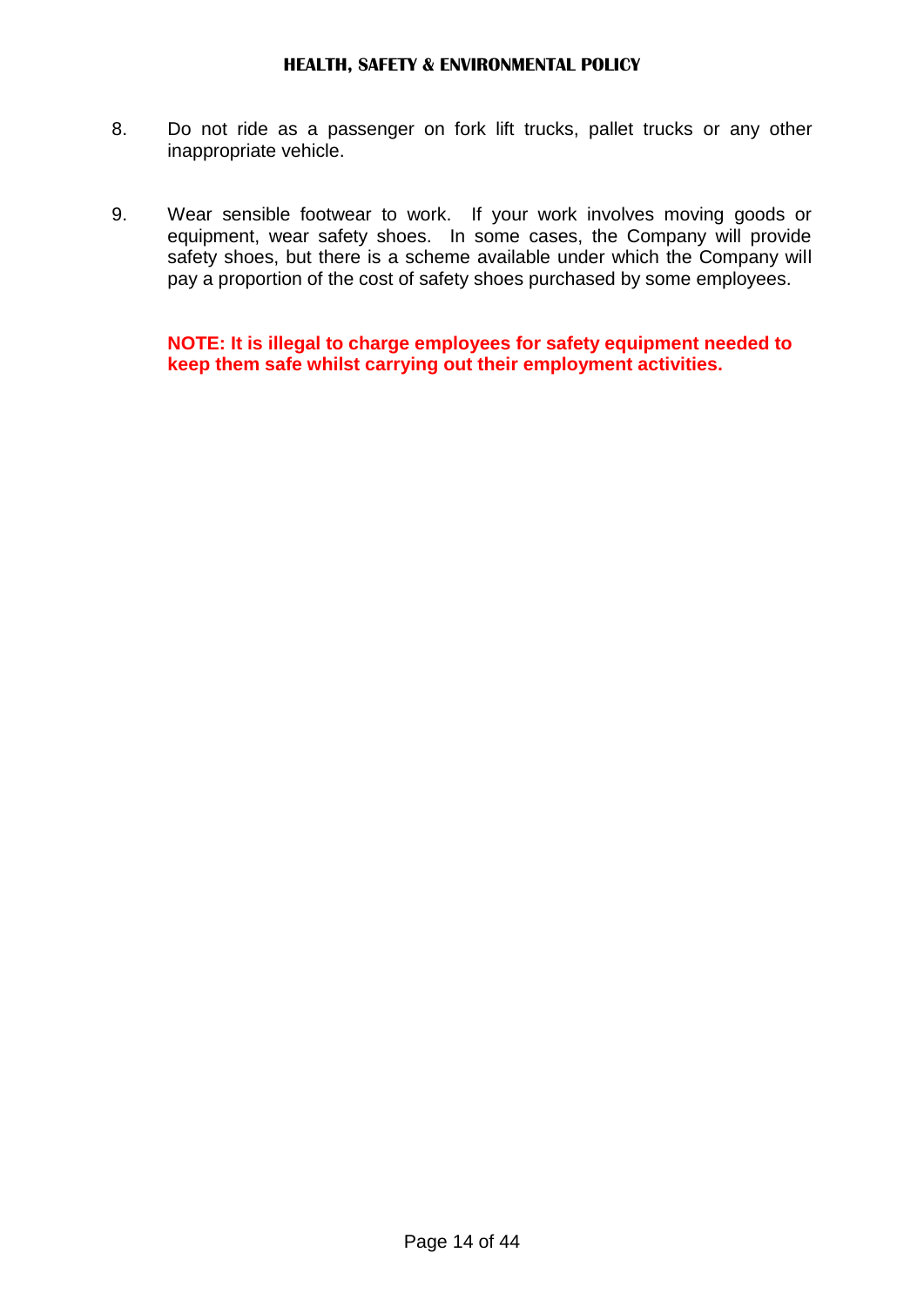- 10. Oil leaks or wet spills must be wiped away as soon as they appear. Report spillages to your Manager.
- 11. Beware of objects protruding into gangways and creating tripping or collision dangers. Report cases to your Manager.
- 12. Work areas must be kept clear for the efficient movement of materials and people. Keep your work area tidy.
- 13. Report damaged floor areas, loose carpets or other trip hazards to your Manager.
- 14. Do not run cables across gangways without protection or warning signs.
- 15. If you use ladders, step ladders or scaffold towers, make yourself aware of the safety rules for using such equipment.
- 16. Keep your work area clean and tidy. Dispose of waste materials in a sensible way. Maintain high standards of housekeeping. Do not throw rubbish onto the floor.
- 17. All internal parts of the Basingstoke premises have been nominated as nosmoking areas. In the designated smoking areas (far corner of car park), cigarette ends must not be thrown on the floor; they must be disposed of safely in any receptacles provided.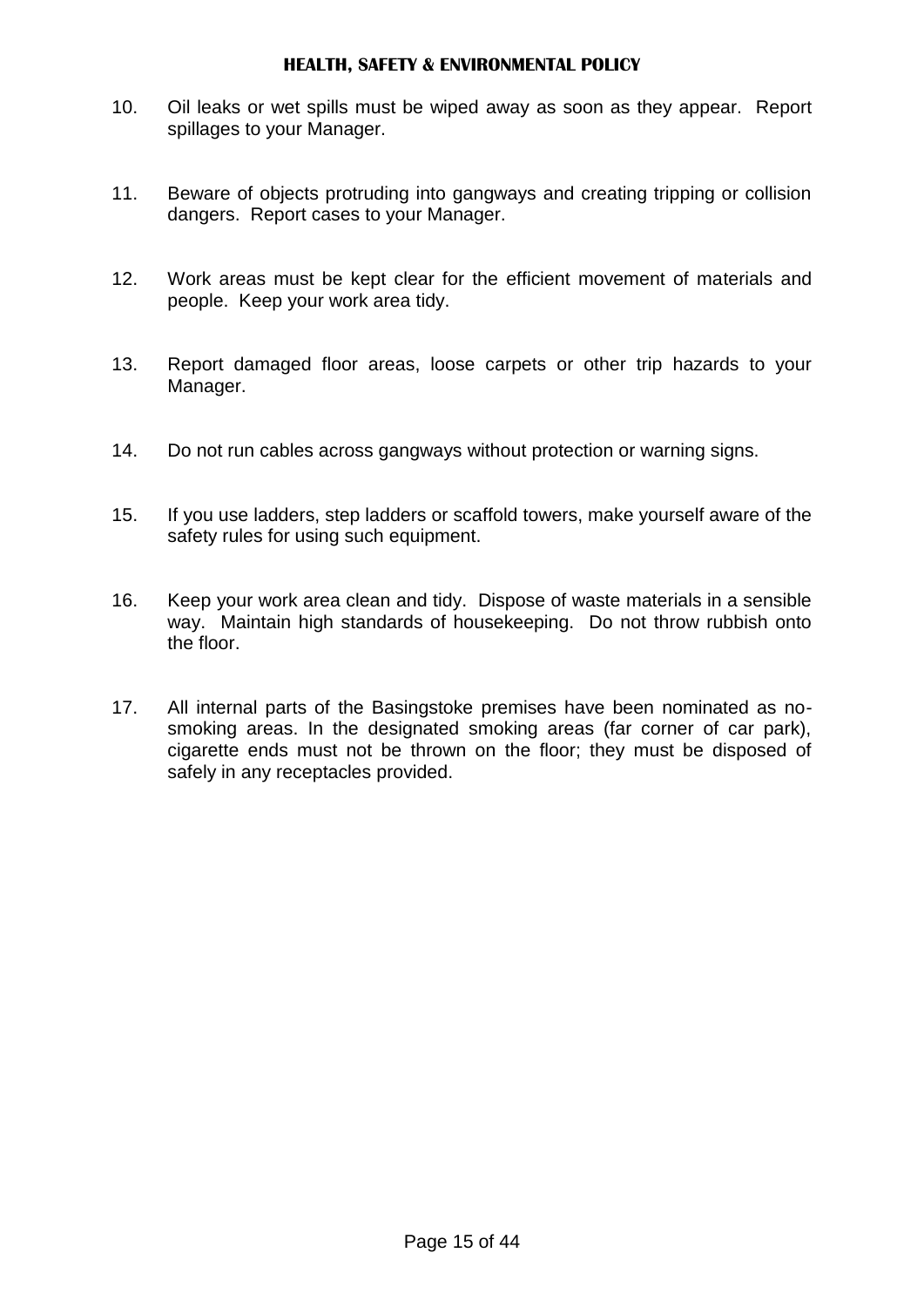#### **SAFE METHODS OF WORK**

### **OFFICE SAFETY GUIDANCE NOTE**

#### **Introduction**

A number of Gordians employees work in an office environment. This is traditionally a low risk setting in respect of health and safety but vigilance from management and employees is required to keep it so. The Company is concerned that the office employees shall be protected at all times from risks to their health and safety and that they shall be provided with a pleasant work environment. All office employees are required to read this Guidance Note carefully and to put its requirements into practice so far as is practicable.

# **Contents**

- **General Office Safety**
- **Good Housekeeping**
- **Electrical Safety**
- **Computers**
- **Telephones**
- **Photocopiers and Printers**
- **Other Office Equipment**
- **First Aid and Accidents**
- **Fire**
- **Dealing with the Public**
- **Violence and Aggression**
- **Stress**
- **Pregnancy at Work**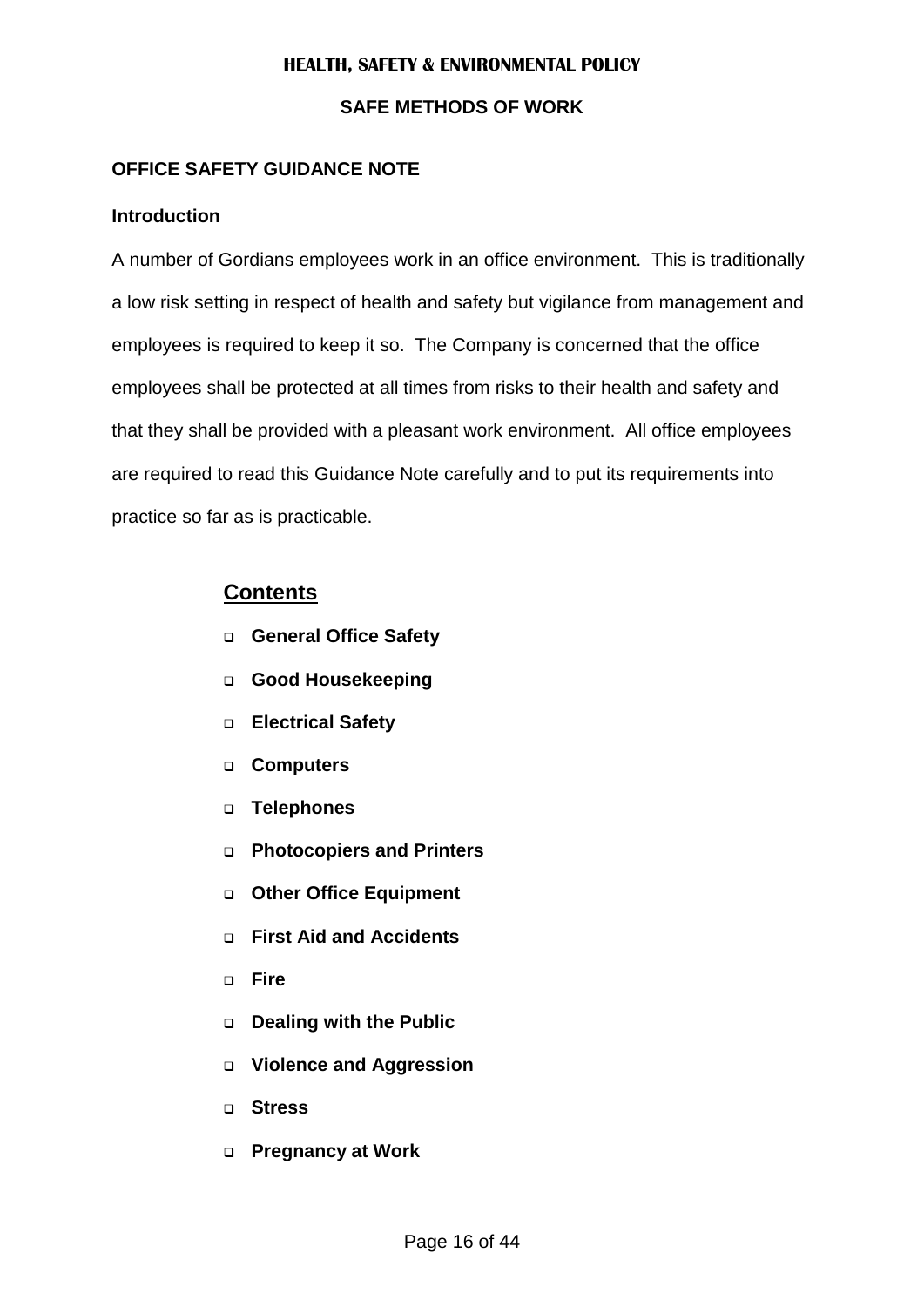#### **General Office Safety**

Slipping or tripping in an office environment is the cause of many serious office accidents. These incidents are often minor, but can result in serious injury. Floor areas shall be kept completely clear and clean and floor coverings must be firmly fixed and well maintained. If you believe something is a hazard, move it or mention it to your manager.

Objects falling from above are another common cause of office accidents. Shelves at height shall be carefully filled and kept tidy. Open-ended shelves shall be sealed by putting them against a wall, by fixing shelf ends, or by using bookends to stop items falling off.

Do not lean large items against walls - it is safer to lay them down flat.

Filing cabinets can cause serious injury by tipping over. This happens if more than one drawer of the cabinet is opened at once, disturbing the centre of gravity of the cabinet and making it liable to tip. Always ensure when opening a filing cabinet drawer that all the other drawers are securely closed. Where possible, fill filing cabinet drawers from the bottom one up. Don't leave drawers open - this is a frequent cause of injury for someone walking past and catching their leg on the open drawer.

Ensure that items of office equipment are situated securely on suitable surfaces or floor standing. Do not balance equipment on small surfaces or on top of stacks of paper. Walkways around the office shall be clear at all times.

Kettles and other drink making equipment shall be kept and used in the safe area provided. They are a serious hazard and shall be handled with care.

### **Good Housekeeping**

Good housekeeping is as crucial to safety in the office as in any other workplace. Walkways, stairs and fire exit routes must be clear at all times. Floor spaces around and under the desk shall be free from piles of papers, files and other tripping hazards. Cables must not create tripping hazards; waste bins must be properly sited where they do not form a hazard. Carpets shall be properly edged to prevent tripping or falling hazards..

### **Electrical Safety**

Management will ensure that the mains wiring of the building is safe for use and that the electrical appliances you work with are regularly tested for safety. Every appliance with a plug on it, including computers, kettles, photocopiers and extension leads will be examined and electrically tested as appropriate.

If you observe any visible wires, damage to the lead or plug, signs of scorching or other evidence that the appliance could be unsafe or you are in any doubt whatsoever, do not use the appliance, but refer the problem to your manager.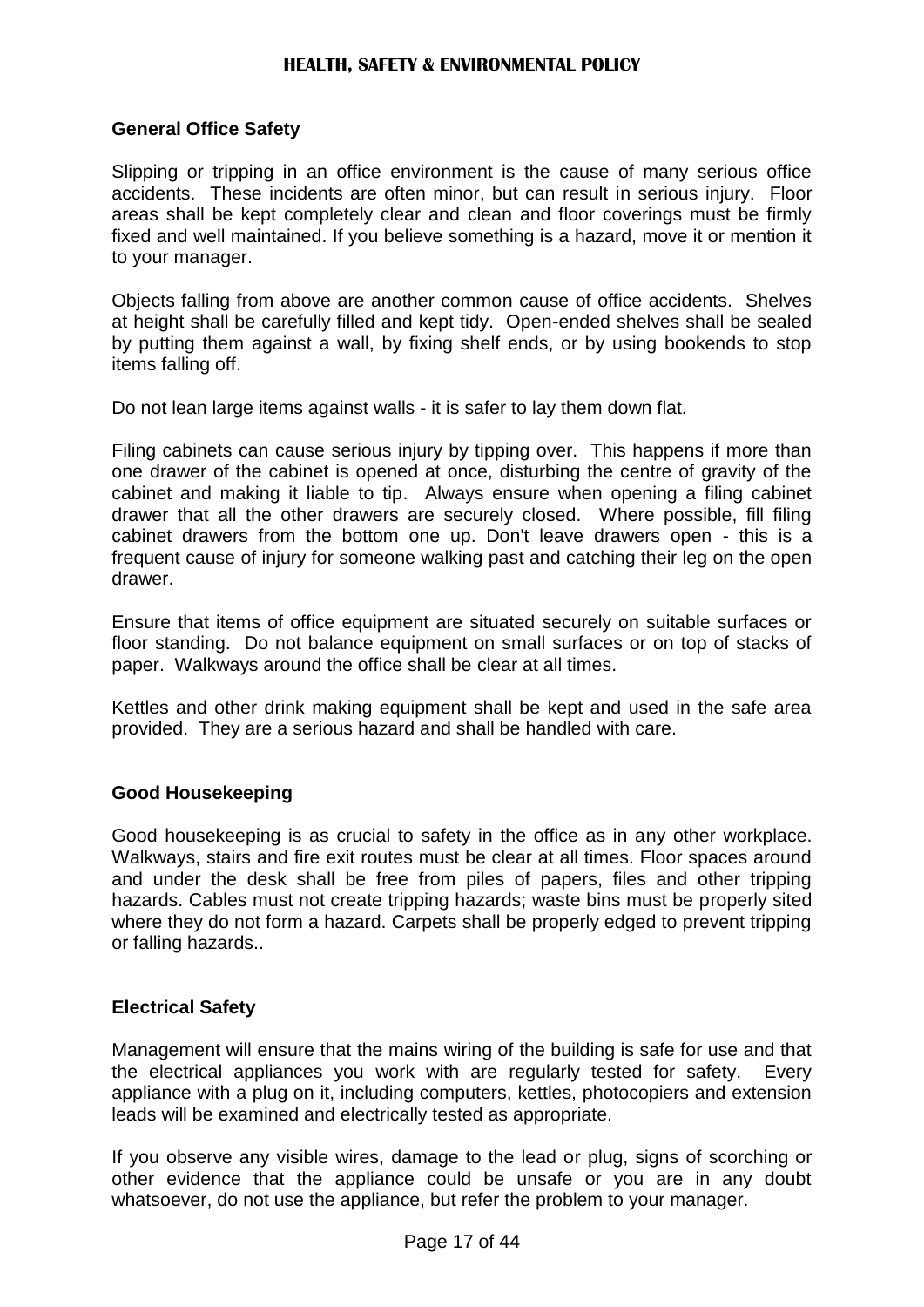All equipment plugged in at Gordian is tested for electrical safety. For this reason, do not bring your own kettle, hair dryer or fan heater or any other electrical appliance in to work.

### **Computers**

Safety in the use of computers is covered by the set of regulations called the Display Screen Equipment Regulations 1992. Compliance with these regulations is covered separately in the Guidance Note on computers.

Cable management must be good. If you are unable to arrange the cables in your workplace adequately, raise the matter with your manager.

In compliance with the DSE Regulations, you must have a certain amount of desk area to house your screen, mouse and keyboard. If that desk area is full of papers, you will be forced to work in awkward positions, possibly giving rise to the sort of injuries the DSE Regulations aim to prevent.

### **Telephones**

The points on cable management mentioned above apply equally to telephones. You must make sure that the lead to your phone is not positioned such that anyone could trip over it - including you!

Phones are often used communally, and are brought into very close contact with the face and mouth. Because of this, it is important to keep the mouthpiece clean. Special telephone sanitising wipes are available in the office and must be used regularly.

Where people are making and receiving calls throughout the day, it is important that the volume of sound received at the ear is not excessive. Hearing damage can result from the sound level being adjusted unduly high for long periods. Obviously you need to be able to hear, but it makes sense to adjust the sound level as low as is comfortable. This applies equally to the sound level set for the "ringer", this must be set as low as practicable whilst allowing you to hear the phone when it is ringing.

#### **Photocopiers and Printers**

You are likely to make frequent use of photocopiers and printers. These items of equipment are designed to be very safe in use, but there are points to be aware of.

Training from the equipment supplier will be given to some employees on changing cartridges, loading paper and clearing blockages. Unless you have had this training, do not attempt to do these jobs yourself but seek help from a trained person. When tackling these jobs and any others that involve removing covers from the machine, make sure no clothing such as a tie is dangling into the machine and tie your hair back if it is long. These machines have moving rollers, which can catch and draw in any loose material.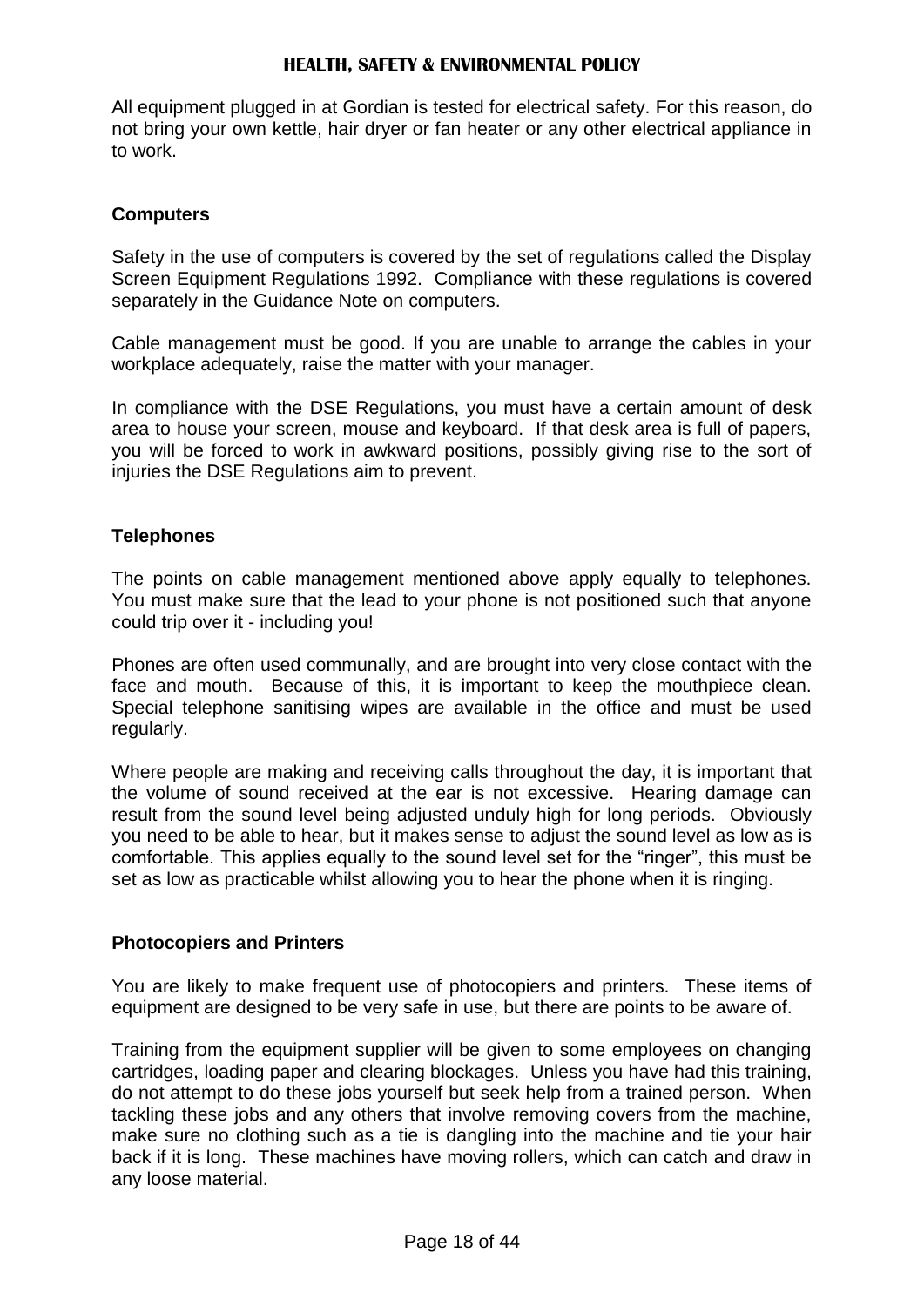When changing toner, use disposable gloves and be very careful. Any spills shall be cleared up by vacuum cleaner. Whilst used toner powder often contains small amounts of a cancer-causing chemical, the amount an employee can come into contact with is very low. However, it is sensible to protect your health by avoiding skin contact with it and being careful not to inhale it.

Photocopiers and printers both produce small amounts of a toxic gas called ozone. Because of this, both types of equipment shall be positioned where there is good general ventilation and not too near workstations. Good maintenance schedules are important in minimising the production of ozone. If you are aware of fumes from photocopiers or printers, particularly if you notice any health effect such as a sore throat, bring it to the attention of your manager.

# **Other Office Equipment**

For other office equipment, particularly paper shredders, the point made above about trailing clothes and hair will apply. Be careful in positioning any appliance with a lead, so as not to cause tripping hazards.

You must not attempt to move heavy items of office equipment. Special training is needed to lift and carry heavy objects safely. If you have not had such training, then do not make the attempt. Never lift any object if a gentle testing of its weight leaves you uncertain about your ability to manage it safely.

# **First Aid and Accidents**

Accidents and incidents shall be reported. This includes any episode of aggression from the public or another employee which leaves you feeling disturbed. It also includes traffic accidents or other out of office accidents while you are travelling on company business. You must also report any episode of ill health which you feel could be related to your work.

Notices in the office tell you who your first aider is. Contact the first aider directly if you need first aid.

Reporting incidents is very important, as it helps the Company to comply with the law and to prevent further accidents. It also protects your rights, should you ever need to claim damages in respect of a workplace injury.

### **Fire**

Fire is a serious risk in the office. Combustible materials such as paper and cardboard are always around and sources of ignition are in every electrical fitting. Smoking a particular risk and is only permitted in the designated area (car park).

If you hear the fire alarm - believe it! In a serious blaze, you get the warning of fire in time to give you just a few minutes to get out. Don't go back to your desk or fetch your bag - just get out, and go straight to the Assembly Point. You will not be kept hanging about unnecessarily.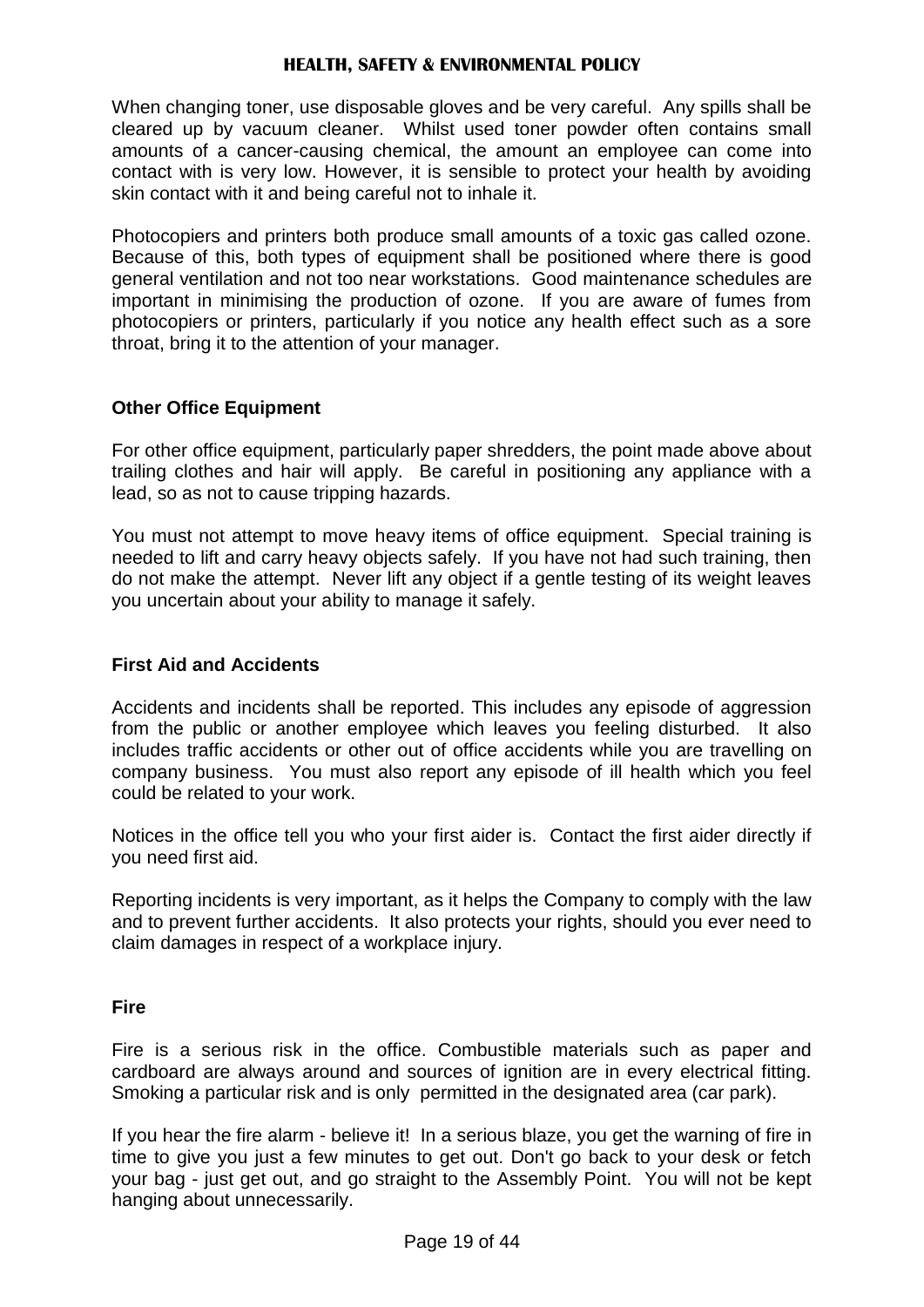If you find a fire, your priorities are to warn others, by activating the nearest call point and to make sure the Fire Brigade is summoned. Don't attempt to fight the fire until you have done those two things. If you have been trained to use a fire extinguisher and you feel it is safe to do so, you can then tackle the fire providing someone else is with you to watch what is happening around you. Always keep your back to a safe exit - don't get cut off from your escape route by the blaze. If in doubt, retreat. Fire fighting is best left to experts.

Prevent fires by keeping accumulations of combustible material to a minimum, and by keeping combustible material away from sources of ignition.

### **Dealing with the client by telephone**

Gordian's clients are made up of people just like you, so your instinct is a reliable guide to how to treat the caller. If you dislike being called by people when you were busy then it follows that the people you call on the phone may be irritated and hostile. Your position as a representative of Gordian means that you cannot fight back if people are unpleasant to you. You need to treat the client at all times with perfect courtesy, even if they do not accord you the same respect. However, if anyone continues to be abusive, advise him or her that if they do not stop, you will put the phone down and end the call.

#### **Violence and Aggression**

In your job, it is not likely that you will be at risk of physical violence, as you rarely meet the client face to face. However, verbal aggression is a risk, from an individual over the phone. If you are concerned about any such incident(s), raise them with your manager.

#### **Stress**

Stress is part of modern life and you have probably experienced it, at work or in your personal life.

The symptoms of stress can be many and various and you are probably the best judge of whether you are excessively stressed. Stress arising at work shall be reported to your Director. Don't feel foolish in raising the subject - you are an important and valuable member of the team, and it makes good sense for Gordian Strapping to ensure you can do your job. There may be many things management can do to ease a stress burden, but they must be aware of the problem.

Counselling or other support may help you to cope through stressful periods, and there are many sources of such help available. Don't leave it until stress makes you really ill and you have to take time off work.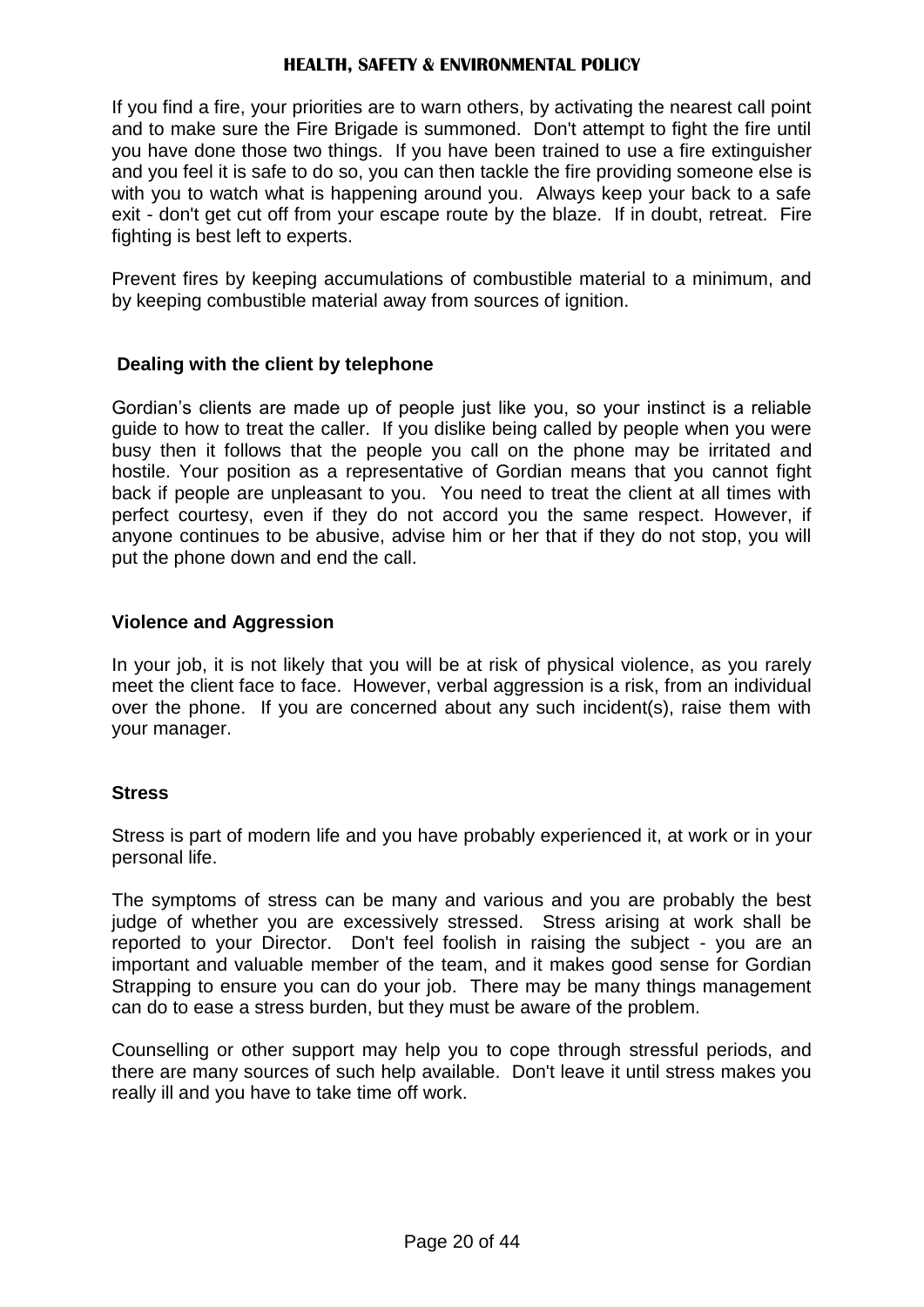#### **Pregnancy at Work**

Most women now work through pregnancy. There are certain special risks, to you and your baby, in being at work whilst pregnant and there are particular legal requirements for the protection of you and the child during and following the pregnancy.

Please report your pregnancy as soon as you know yourself. Many of the most serious risks apply in the very early weeks of pregnancy so action to protect you and your unborn child may have to be taken quickly. Tell the Managing Director or advise a member of the management team.

Once they are aware of your pregnancy, the management will make a risk assessment of your work in relation to pregnancy. Following this, changes may be needed in your work. For instance, you will probably not be allowed to lift heavy weights. Your workstation may need to be altered. You will be carefully protected from chemicals and fumes.

The risk assessment will identify and put right any parts of your job that might cause problems in pregnancy. However, should you have difficulties or suffer any discomfort, report this immediately.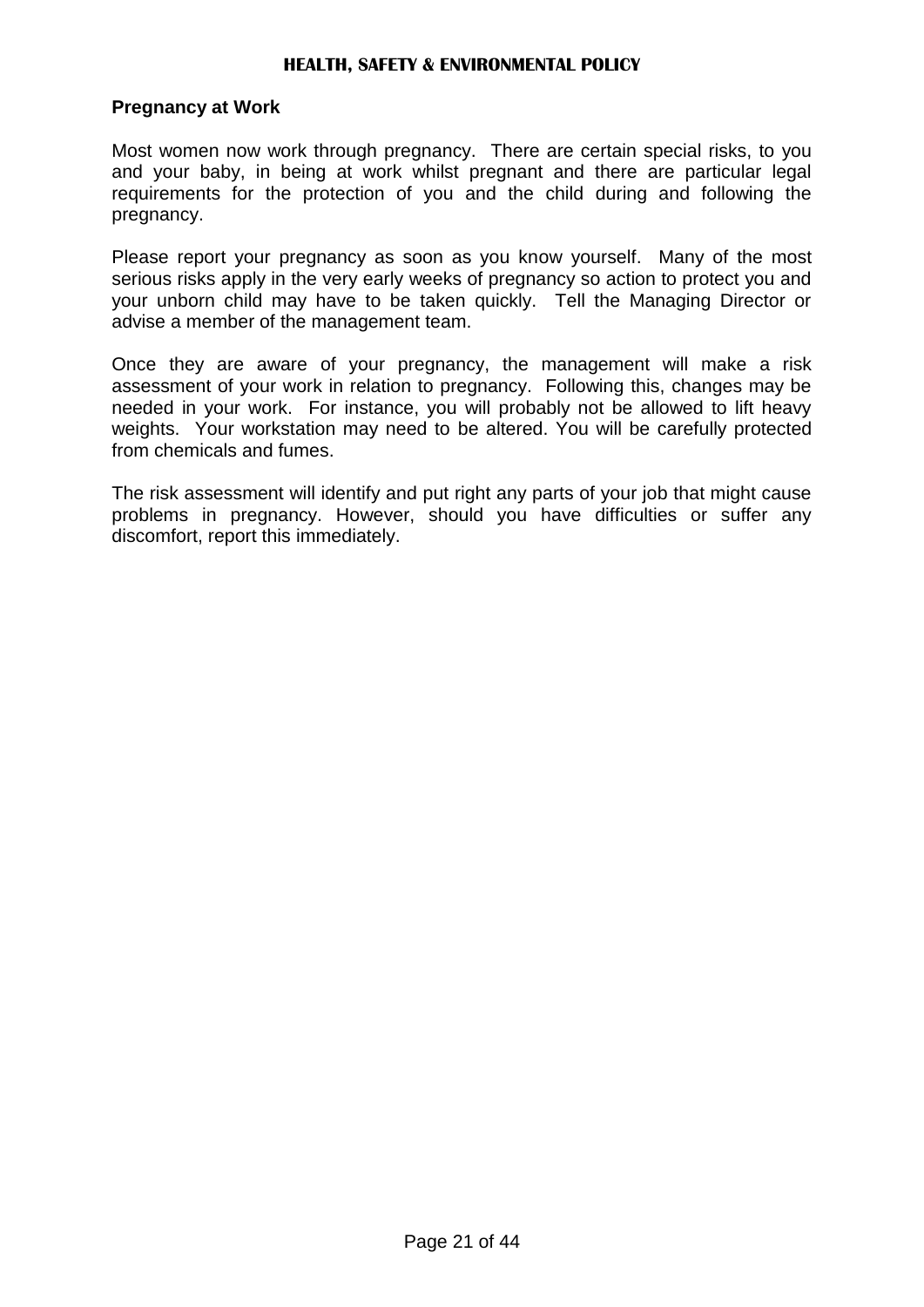# **Use of Company Owned Vehicles**

# **Please refer to Drivers Handbook**

Users of Company owned vehicles must make themselves aware of the rules covering the use of company vehicles.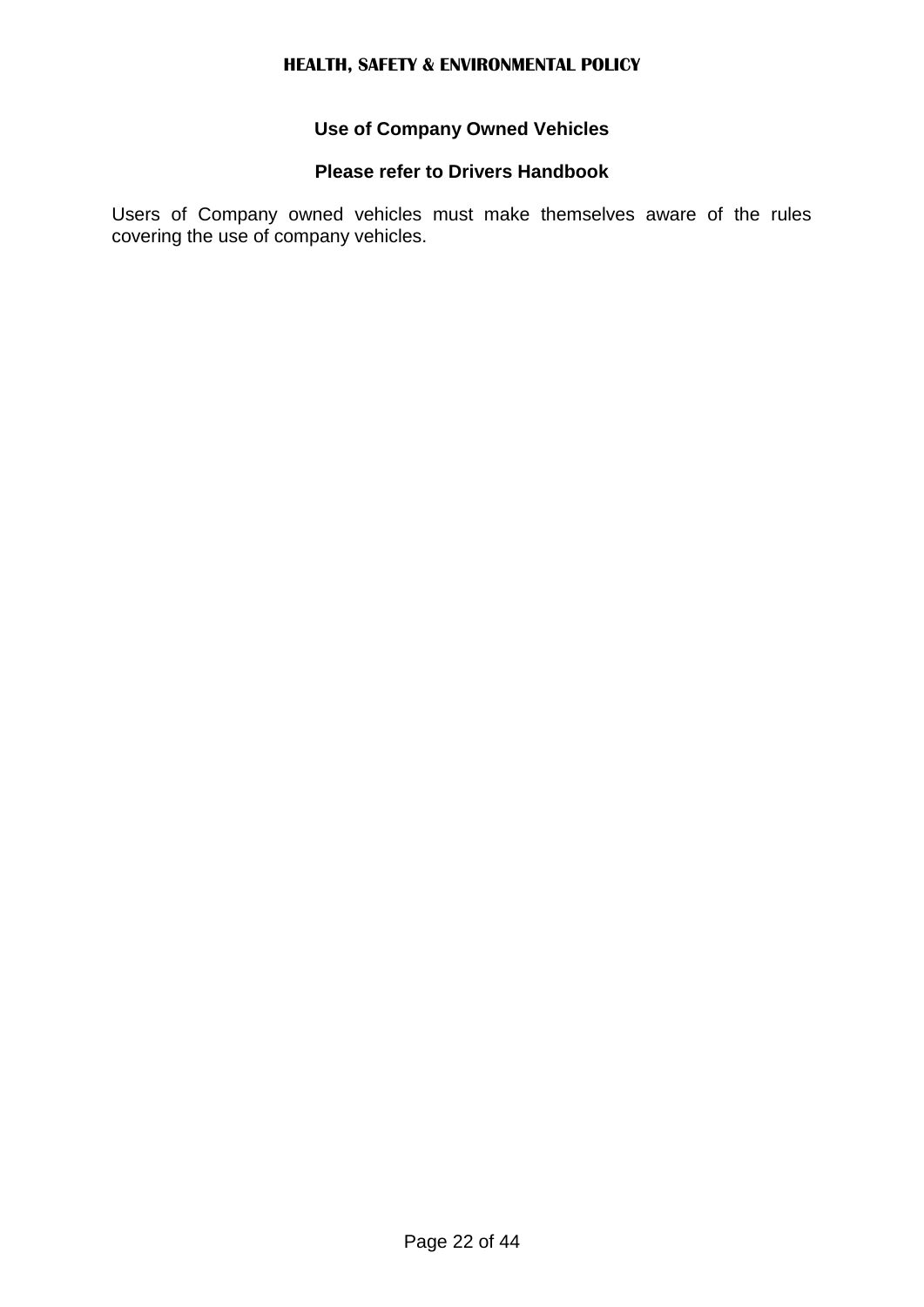# **SAFE METHODS OF WORK**

# **PRODUCTION DEPARTMENT**

#### **Steel Re-winding**

When operating steel re-wind machinery, always observe the following safety points.

Safety shoes are provided and shall be worn at all times when at work. Safety gloves are also provided and must be worn whenever handling or cutting steel.

A hoist is installed for lifting the oscillated coils of steel onto the winding machine. When one coil has been lifted on to the machine, always engage the lifting hook of the hoist on to the next coil on the pallet. This prevents the hoist and jib from swinging around in a dangerous manner.

When moving pallets of steel, always ensure that gangways and fire exits are kept clear. It is also very important to practice good housekeeping by keeping floors clear of metal scraps etc. Off cuts of metal must always be placed in the bins provided.

Pallet trucks are provided only for the moving of pallets, they shall never be used to ride on.

When lifting ribbon wound coils of steel, always lift in the correct manner, keeping your back as straight as possible.

### **Shrink Wrapping**

The Shrink Wrapper sealing unit consists of a pedal operated head which is fitted with one cutting wire and two sealing wires which, when the sealing head is closed, are electrically heated.

During constant operation, the sealing head becomes very hot and care must be taken to avoid contact with it.

The cutting and sealing wires become electrically charged only when the sealing jaws are fully closed, but it is extremely important that any thin metallic objects such as scissors, knife blades or metal foil, are not allowed to come into contact with the wires when the sealing jaws are closed, as a short circuit can present the risk of electrocution. The machine must never be operated if any wires on the sealing head are loose or broken.

The conveyor belt which passes through the heat tunnel requires cleaning from time to time. This must never be attempted while the conveyor is moving. Switch off the machine and isolate from the power whilst cleaning one section of the conveyor at a time. Remember that the conveyor slats may remain hot if the machine has been in operation for a long period.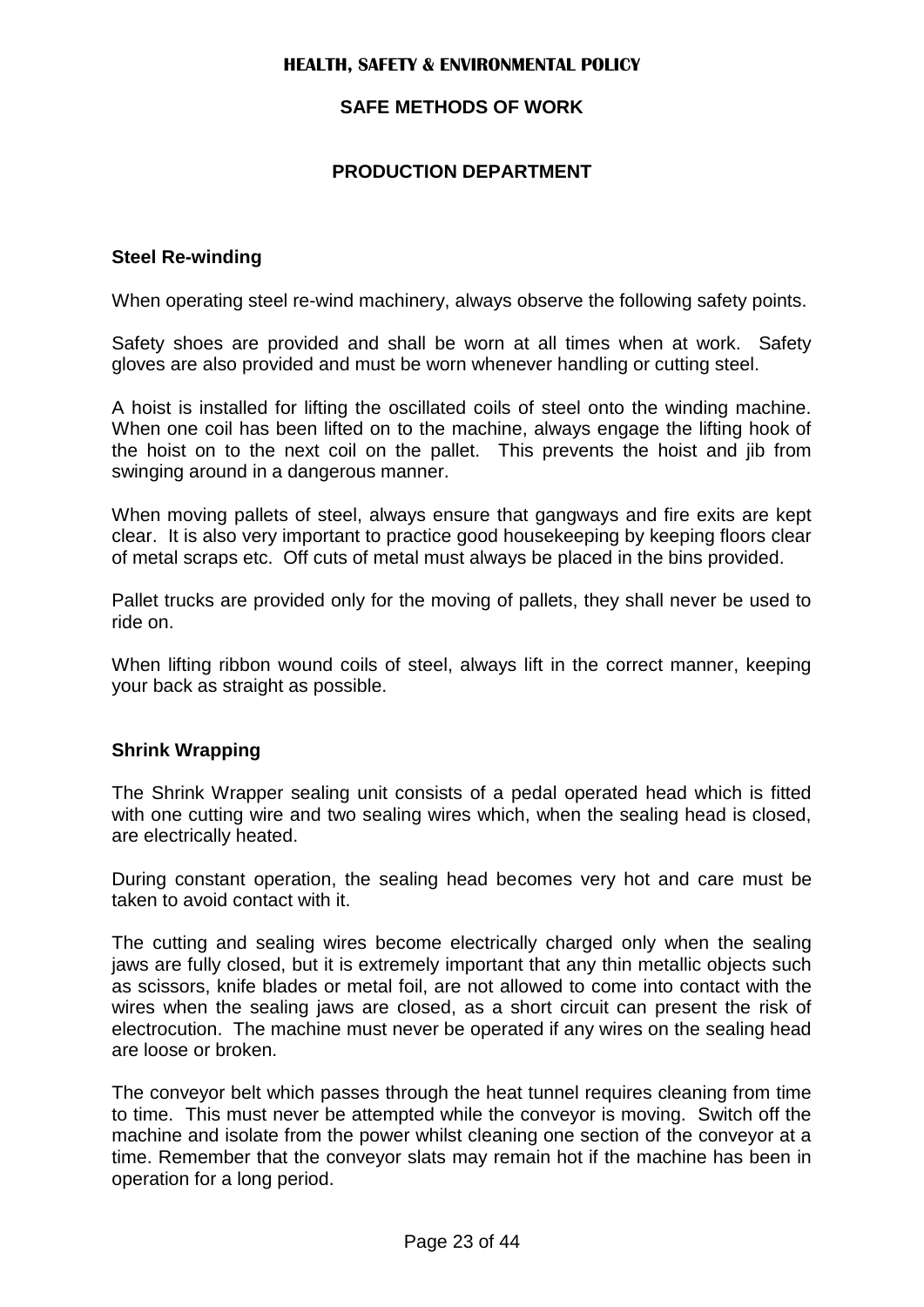When lifting full cartons of Tytape or Pakord, always remember to lift in the correct manner, keeping your back as straight and vertical as possible.

Pallets of finished goods may be stacked no higher than 4 layers.

A pallet truck is provided for the removal of pallets. This shall never be used as a passenger vehicle for riding on.

# **Looming**

Safety footwear is provided to all machine operators and must be worn at all times when at work.

Before starting any machinery, check that all the safety guards are in position and any electrical interlocks are functioning correctly. If any of the guards have been removed or interlocks fail to work, do not run the machine, but report the fault immediately to your Manager.

The emulsions in use on the looms are low hazard, however, contact with skin and eyes must be avoided. Water shall be used to wash any emulsion from the skin. If any emulsion comes into contact with eyes, running water shall be used to flush any adhesive from the eye. In the event of accidental swallowing of emulsion, quantities of water must be swallowed to dilute it.

Emulsion spillages can be very slippery and must never be allowed to remain on the floor. Clean spillages up using water. If larger spillages occur, report them to your Manager who will arrange for them to be cleaned up.

When cleaning dried emulsion from the slats of the looms, always ensure that you are well clear of the drums before 'inching' them round.

The spools of Tytape should be removable from the winder without undue effort. If spools stick to the spindles, the cause may be too much emulsion, the wrong mix, heaters not working or too much tension on the winders. If difficulty is experienced, seek help from your Manager.

When unloading Pakord winders or loading creels, do not attempt to carry more than one spool at a time. Never overstretch when lifting or carrying. If the creel is too high, seek assistance from your use safety steps.

The operation of lifting or carrying anything heavy must always be carried out in the correct manner by keeping your back as straight and vertical as possible.

Scissors are provided by the Company, which have a sharp point in order to facilitate the separation of threads more easily. These scissors (or knives) should never be carried in pockets, as in the event of a fall or a collision, they could cause serious injury.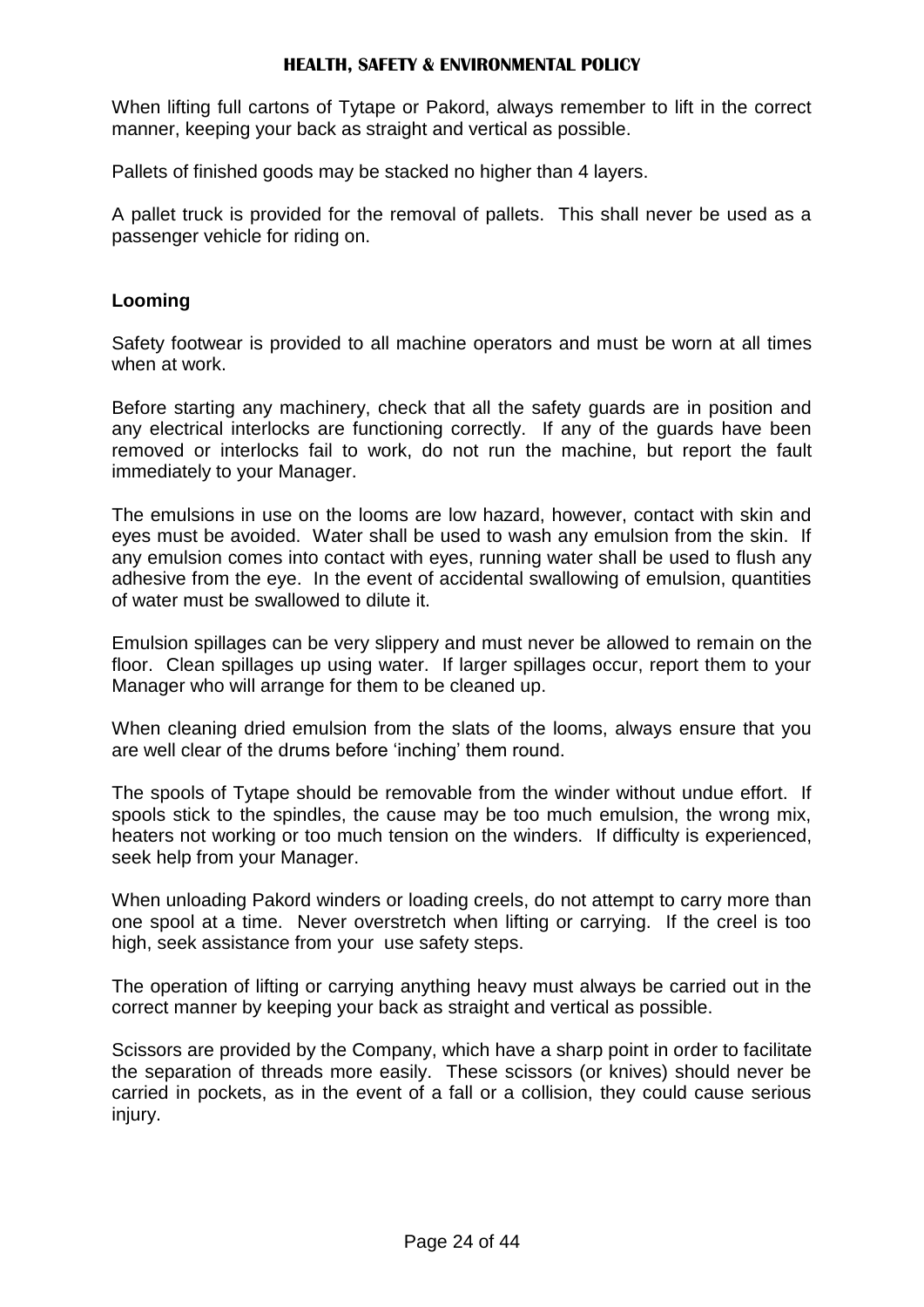#### **General Duties**

.

Always lift in accordance with guidelines published in the Lifting Regulations. Never attempt to lift any load which may cause injury. If assistance is not available for heavy loads, report to your Manager and wait until assistance is available.

Safety shoes and gloves are available and must always be worn when handling heavy loads or scrap metal. If any work proves to be excessively dusty, ensure that a face mask and, if necessary, safety goggles are worn.

Never use any chemical cleaners until a CoSHH Assessment has been carried out and you have familiarised yourself with any safety requirements associated with it.

Do not drive any fork lift truck unless you have been trained and are authorised to do so.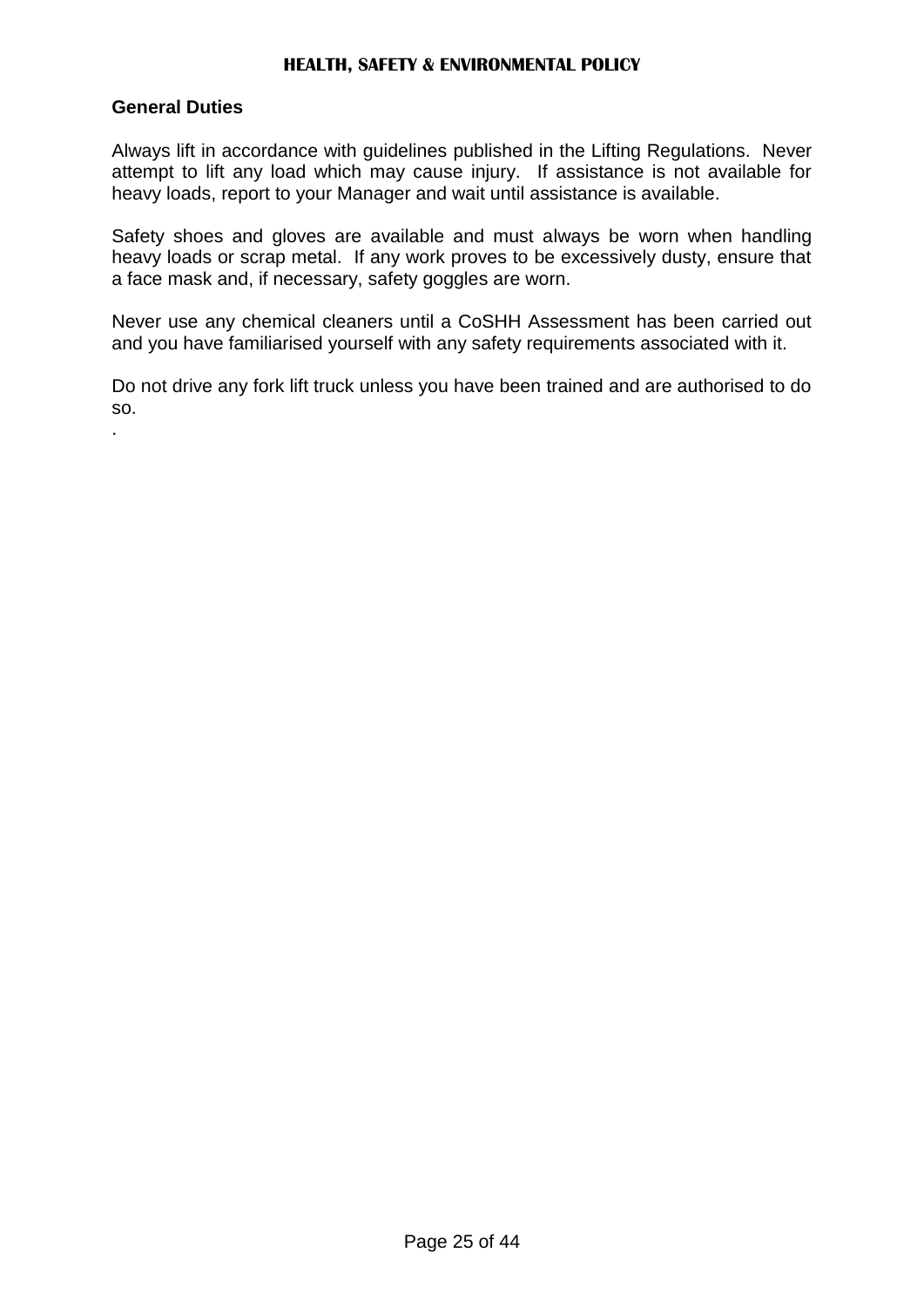# **SAFE METHODS OF WORK**

# **DEVELOPMENT AND ENGINEERING DEPARTMENT**

#### **1. Use of Portable Electrical Equipment**

- $\triangleright$  Always operate tools with care and in a safe manner.
- $\triangleright$  Check the condition of cables and plugs before use.
- $\triangleright$  Do not carry tools by their cables.
- $\triangleright$  Isolate tools from the mains when not in use.
- $\triangleright$  Store tools in safe places.
- $\triangleright$  Wear eye protection when using rotating or impacting equipment.
- $\triangleright$  Wear eye protection when uncoiling wire or strip
- $\triangleright$  Wear gloves where sharp edges are produced.
- $\triangleright$  When using extension cables do not trail over gangways without warning signs displayed
- $\triangleright$  Report any defective equipment to your Manager.

#### **2. Use of the Cleaning Bath**

- $\triangleright$  Ensure that the correct level of cleaning fluid is maintained.
- $\triangleright$  Check that air and power supply cables are sound.
- $\triangleright$  Empty the bath when not in use and isolate supplies.
- $\triangleright$  Confine the spray within the bath.
- $\triangleright$  Wipe spillages from surrounding areas and floor immediately.
- $\triangleright$  Always use safety visor and impervious gloves.
- $\triangleright$  Report any defective equipment to your Manager.

#### **3. Use of Chemicals**

Any solvents or cleaning substances used should be environmentally friendly in that they may not contain CFC's, be bio-degradable and must be phosphate free. For further information see the Company's Environmental Impact Policy.

The use of any substances that are marked with hazard symbols shall be avoided wherever possible. If their use is unavoidable, you must ensure that you are fully aware of any hazards associated with them and follow proper safety procedures resulting from the CoSHH Assessment.

If no Material Safety Data Sheet is available, please see your Manager, who will arrange for it to be provided so that a CoSHH Assessment can be carried out.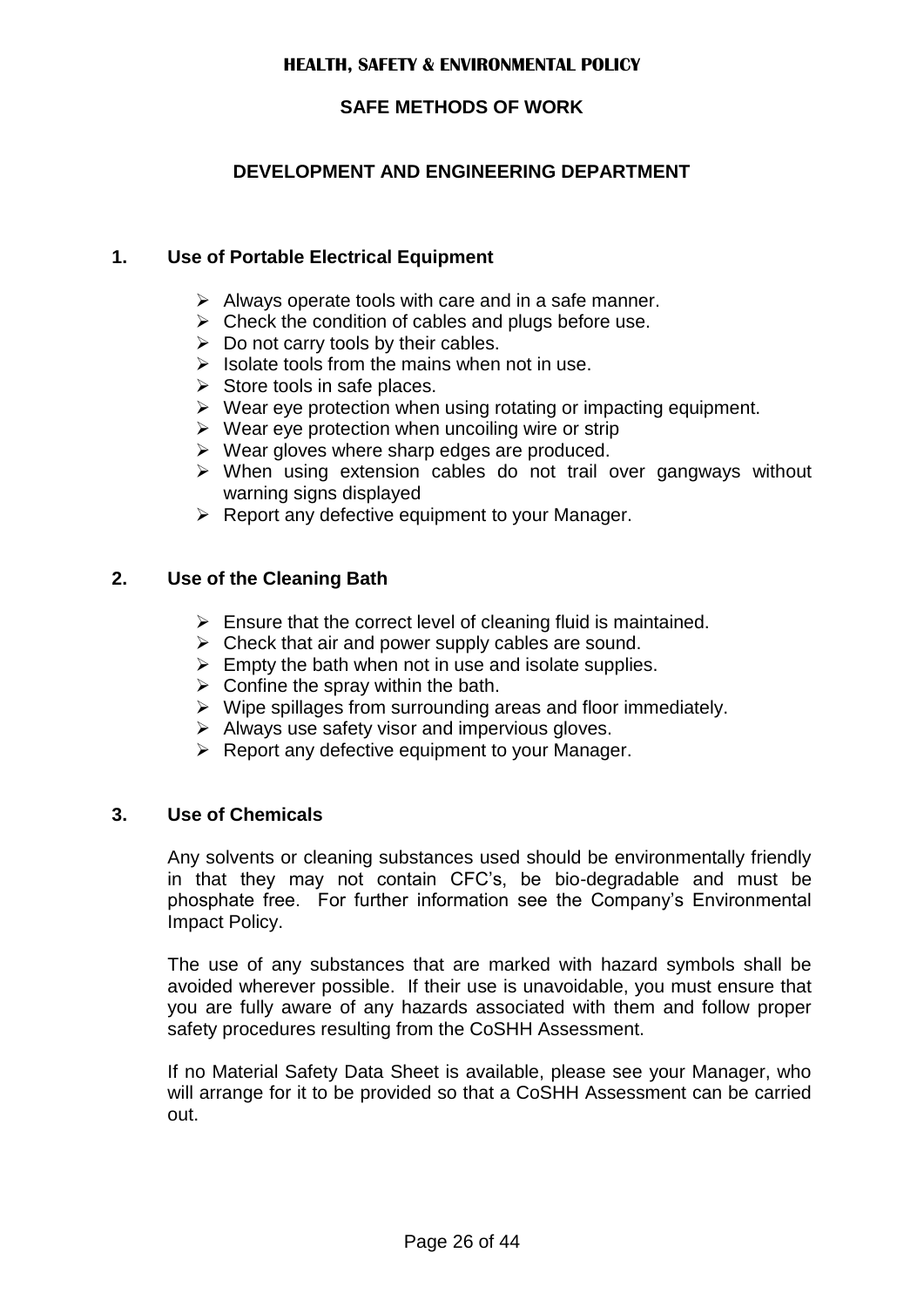#### **4. Use of Safety Equipment**

- $\triangleright$  Use the guards provided when operating powered equipment.
- $\triangleright$  Use guards on machine tools and quillotine.

# **5. Changing of Grinding Wheels**

- $\triangleright$  Grinding wheels may only be changed by qualified persons in accordance with the Abrasive Wheels Act 1970.
- $\triangleright$  Advise your Manager when wheels need to be replaced.

### **6. Falling/Tripping Dangers**

Make sure trailing cables from machines are kept short and laid flat in a safe and tidy way. When not required for use, coil the cable.

- $\triangleright$  Keep foot switches close to the machines when testing and isolate from the power when not in use.
- $\triangleright$  Clear all waste strapping from the floor, do not let it accumulate. Place in the bin provided.
- $\triangleright$  Keep coil-holders safe and stable.
- $\triangleright$  Store hand tools on a rack, not on the floor.
- $\triangleright$  Mark dangerous machine protrusions or fit protective cover.
- $\triangleright$  Warn others of any danger.
- $\triangleright$  Report any tripping hazards to your Manager.

### **7. Danger from Electric Shock When Working on Strapping Machines**

- $\triangleright$  Always isolate machines from the mains when repairing equipment.
- $\triangleright$  When testing machines always ensure that temporary guards are fitted, be aware of potential danger and warn others.
- $\triangleright$  Do not leave live equipment unattended.
- $\triangleright$  Ensure that equipment is correctly connected and earthed.

### **8. Safe Method of Connecting 3 Phase Strapping Machines to Supply for Testing Purposes**

- Use the RS Safebloc System connected to 415 volt 3 phase, neutral and earth.
- $\triangleright$  Make sure that all three isolating lids open together.
- $\triangleright$  When connecting a cable to the Safebloc, make sure that the outer cable sheath is stripped to allow at least 150mm of core and remove only 10mm of wire insulation.
- $\triangleright$  Make sure that wires are firmly clamped under the correct coded connections, one phase to each block and the neutral wire, where used, to any one of the three neutral connectors and the earth to any one of the three earth connectors.
- $\triangleright$  Always position the Safebloc in a protected position on the floor only.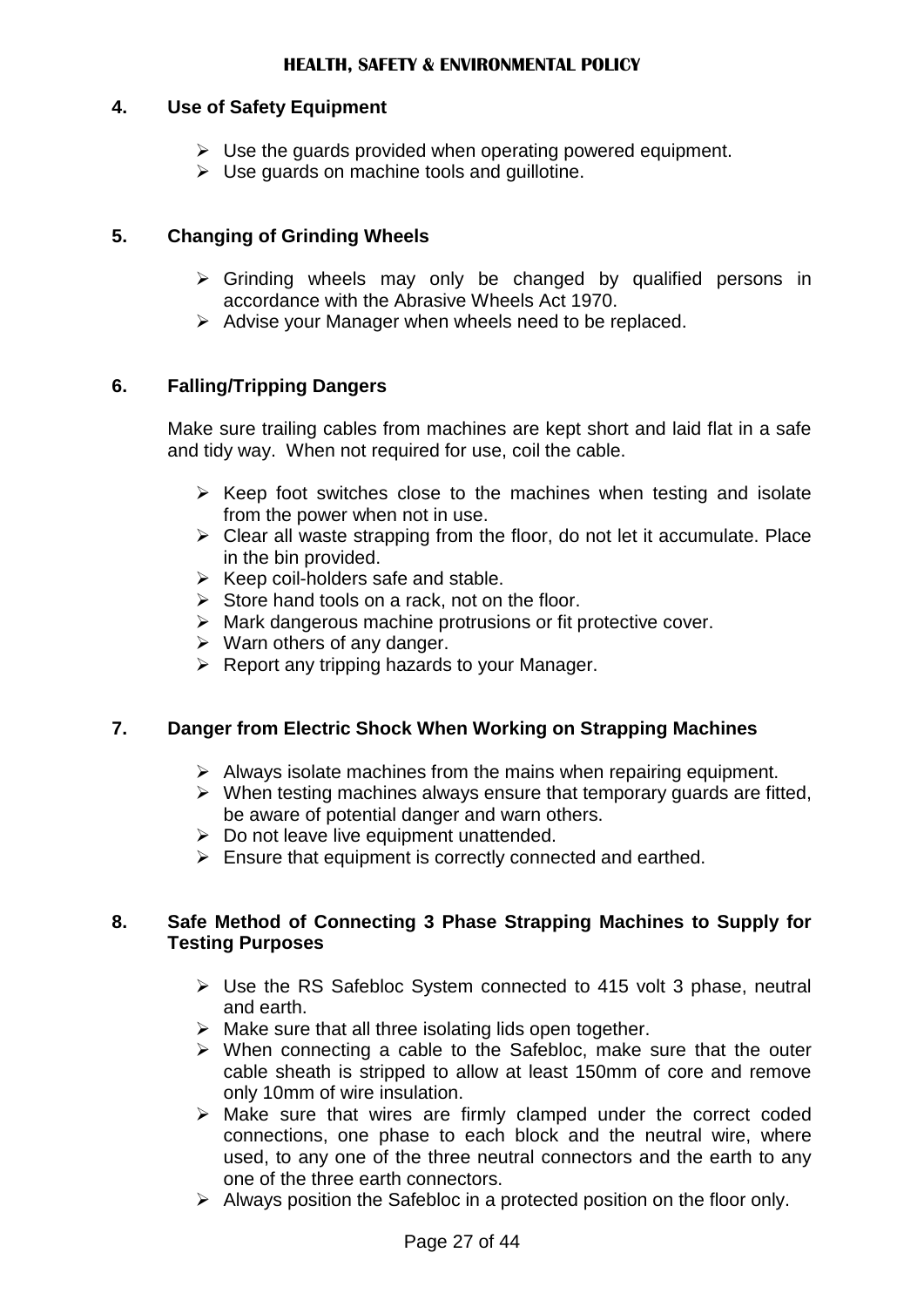$\triangleright$  If any wires become detached from the Safebloc, isolate from the mains power, open the Safebloc and then re-connect.

# **9. Use of Step Ladders**

- $\triangleright$  Observe the safety notices displayed on step ladders.
- $\triangleright$  Take care when carrying a step ladder to site.
- $\triangleright$  Before use, make sure that the step ladder is placed firmly on all four feet, is fully opened and locked.
- $\triangleright$  Do not carry heavy or awkward items up or down the steps.
- $\triangleright$  Ask for assistance where heavy items are involved.
- $\triangleright$  Do not drop removed items to the floor.
- $\triangleright$  Return the steps to the storage point after use and padlock in position.
- $\triangleright$  Report any damage to step ladders to your Manager.

#### **10. Welding**

- $\triangleright$  Welding equipment is to be used by authorised personnel only.
- $\triangleright$  Wherever possible, welding shall be carried out in the designated welding area where there is proper fume extraction.
- $\triangleright$  Request authorisation from your Manager
- $\triangleright$  Keep trailing leads from welding machines tidy.
- $\triangleright$  Always use a face shield and eve protection when welding.
- $\triangleright$  Warn others not to watch welding if working on a client's site.
- Use safety screens.
- $\triangleright$  Be aware of local fire extinguisher positions.
- $\triangleright$  Isolate the equipment when not in use.
- $\triangleright$  Store the equipment in a tidy and safe condition.
- $\triangleright$  Ensure no flammable materials are at risk from weld splatter.

### **11. Spare Parts Stores**

- $\triangleright$  Storage racks are to be loaded with heavy items on the lower shelves.
- $\triangleright$  Long parts must not protrude into passageways.
- $\triangleright$  Keep floor areas clean and clear of obstructions.
- $\triangleright$  Opened packing cases may not be left with exposed nails or splinters. Remove empty boxes to the waste collection area. Do not allow them to block gangways

### **12. Hand Tool Storage**

- $\triangleright$  Ensure that tools are firmly placed on racks, unable to fall.
- $\triangleright$  Retain loose returned tools on a pallet before sorting.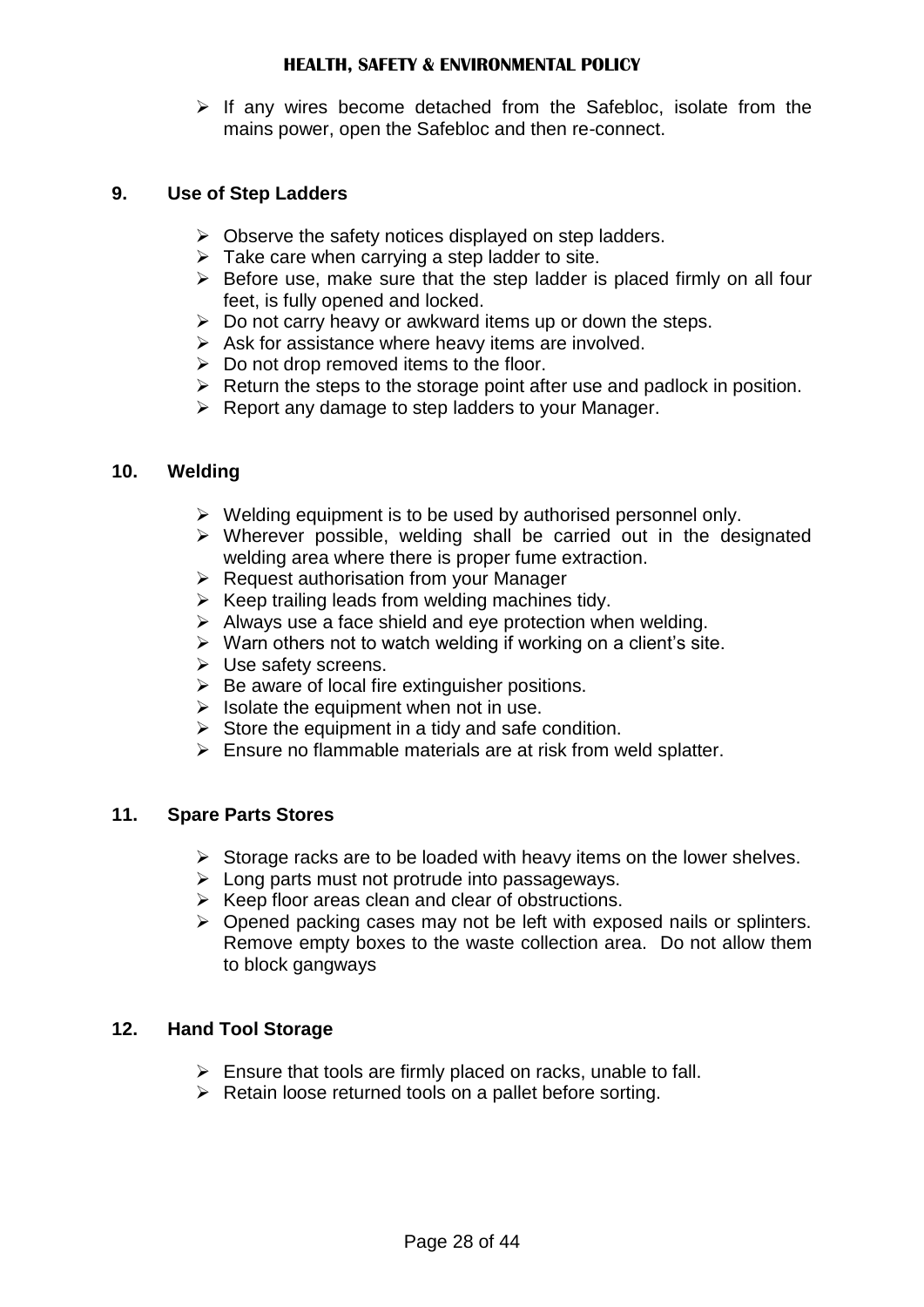#### **13. Machine Storage**

- $\triangleright$  Keep loose items shelved. Make sure top plates, arches, coil guards etc are secure on shelves.
- $\triangleright$  Ask for assistance when loading the racks.
- **▶ Observe ladder warnings...**
- $\triangleright$  Keep machines tidy under racks without protruding into gangways.
- $\triangleright$  Keep floor areas tidy and when storing machines, leave sufficient space for access.
- $\triangleright$  When a fork lift truck is required to lift machines to or from the upper shelves, ask your Manager to locate a fork lift.
- $\triangleright$  Only authorised personnel are allowed to operate fork lift trucks.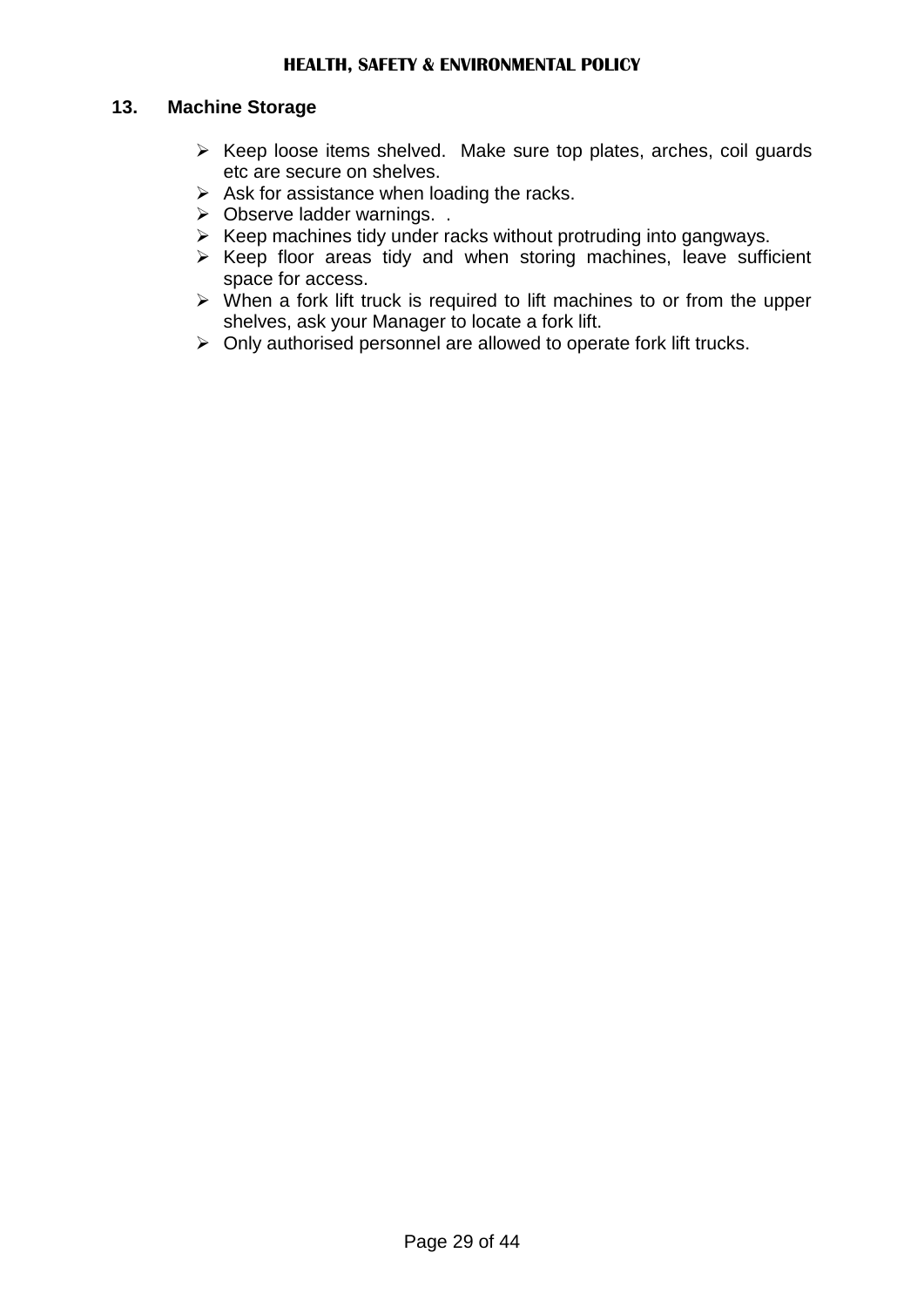### **SAFE METHODS OF WORK**

#### **PLANT MAINTENANCE DEPARTMENT**

No persons, other than the engineers employed by the Company, are to operate any of the machinery in the Maintenance Department unless they have been authorised in writing by the Manager responsible to the Maintenance Department.

The company continues to apply the requirements of the Abrasive Wheels Regulations 1970. No person is to mount an abrasive wheel unless they have been suitably instructed and they have been appointed and registered to do so by the Management.

No machinery is to be operated without all the safety guards in position and any other safety features operating.

Personal Protective Equipment is provided by the Company and must be worn at all times when operating machinery.

Isolate any electrical machinery before attempting to repair it. If necessary remove fuses and place a sign on the isolating switch. Only simple and straightforward repairs (plug changing, cable changing etc) should be carried out by the Maintenance Department. All other electrical work is to be carried out by qualified electricians.

Electrical equipment, especially portable equipment, shall be regularly inspected for signs of any loose or frayed cables or any other damage. If any machine is found to be defective it must not be used until repaired. If an electrician is required to repair it, arrange with your Manager for this to be done.

Before using any cleaning agents, chemicals or solvents, please make sure that you are fully conversant with any hazards that are associated with it by reading the CoSHH Assessment for that substance. If no Health and Safety instructions are available please see your Manager, who will arrange for them to be provided. Any chemicals or solvents used shall be environmentally friendly in general and be biodegradable and phosphate-free. See the Company's Environmental Impact Policy for further information.

When welding, it is important to ensure that safety equipment is used (eye and face protection, ventilation equipment etc) and also that adequate facilities for fire fighting are available. *This especially applies when welding on a clients site.* If necessary, arrange for a second person to watch for sparks and fires whilst welding is carried out.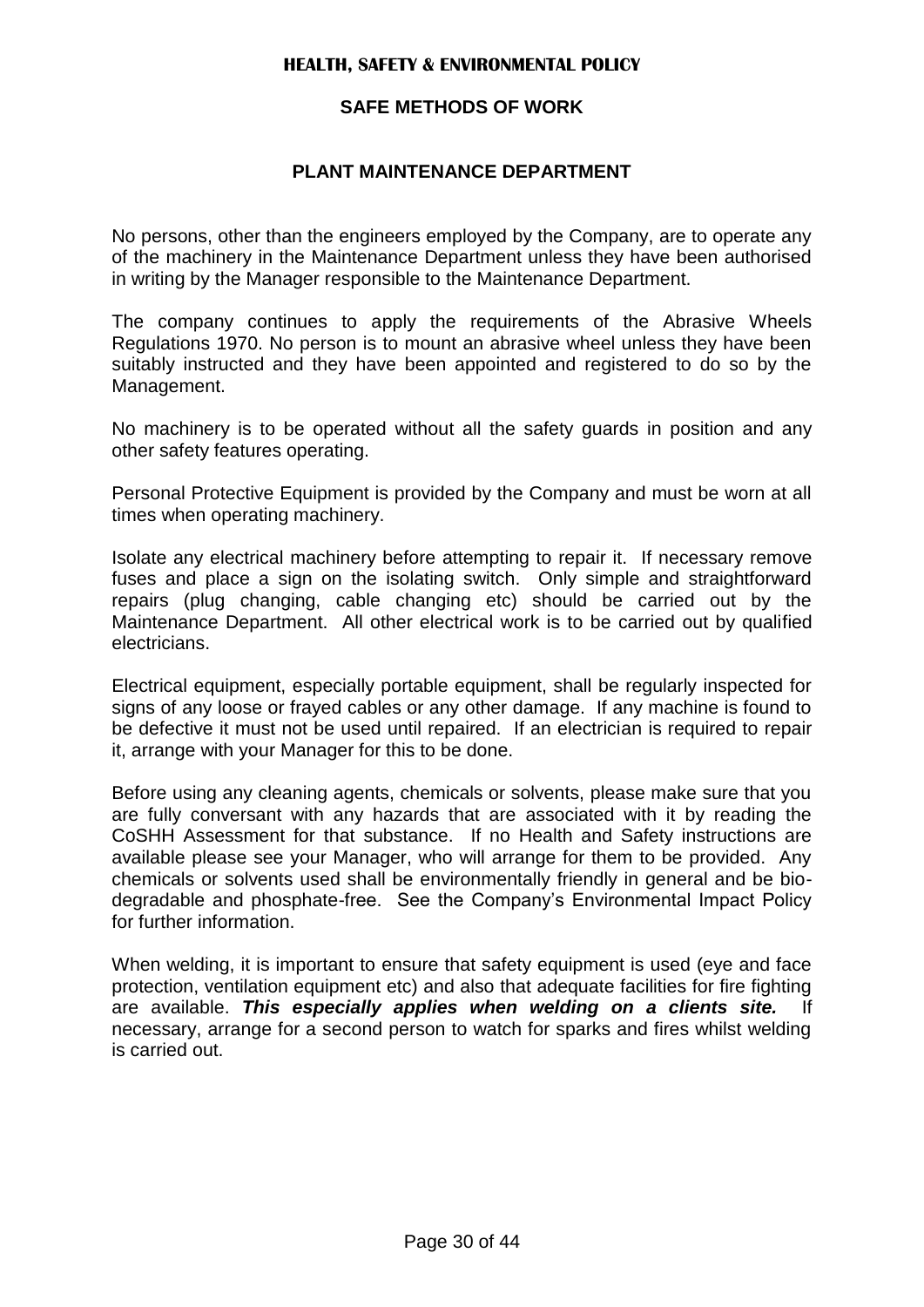### **SAFE METHODS OF WORK**

#### **EXTERNAL SERVICE DEPARTMENT**

- 1. All Service Engineers will conform with the General Notes For All Employees contained in this manual.
- 2. Service Engineers shall work in accordance with any 'Health and Safety Policy for Contractors' issued by customers. Nothing done by a Gordian Service Engineer shall create any danger to himself or to customers' personnel. All safety signs and warning notices found on site shall be complied with unless they create hazards for the engineer, in which case they must be discussed with the client contact.
- 3. Service Engineers must report their presence on site to the customer's authorised representative before entering the factory/works area and commencing work
- 4. Copies of the Company's Employers Liability, Public/Products Liability and Contract Works insurance certificates are available from the Service Administration Manager or Secretary to the Managing Director.
- 5. All tools and equipment used by Service Engineers must be maintained in good condition and be inspected by the user before use. Worn tools must be repaired or replaced. Tool requirements must be notified to the Service Administration Manager.

Portable electrical appliances must be of suitable voltage and must be tested for electrical safety (PAT Certificates must be available). Cables and glands must be examined regularly and replaced if damaged.

6. All Service Engineers will be provided with Personal Protective Equipment (PPE) including high-visibility clothing, safety shoes, hearing and eye protection and hard hats. High-visibility clothing and safety shoes are to be worn at all times when working on customer's premises and other items of PPE must be worn when appropriate or when required by the customer's own Health and Safety Rules. When PPE needs replacement, Service Engineers will inform the Service Administration Manager. It is the Service Engineers responsibility to ensure that the PPE provided is available, suitable for their use and used and stored correctly.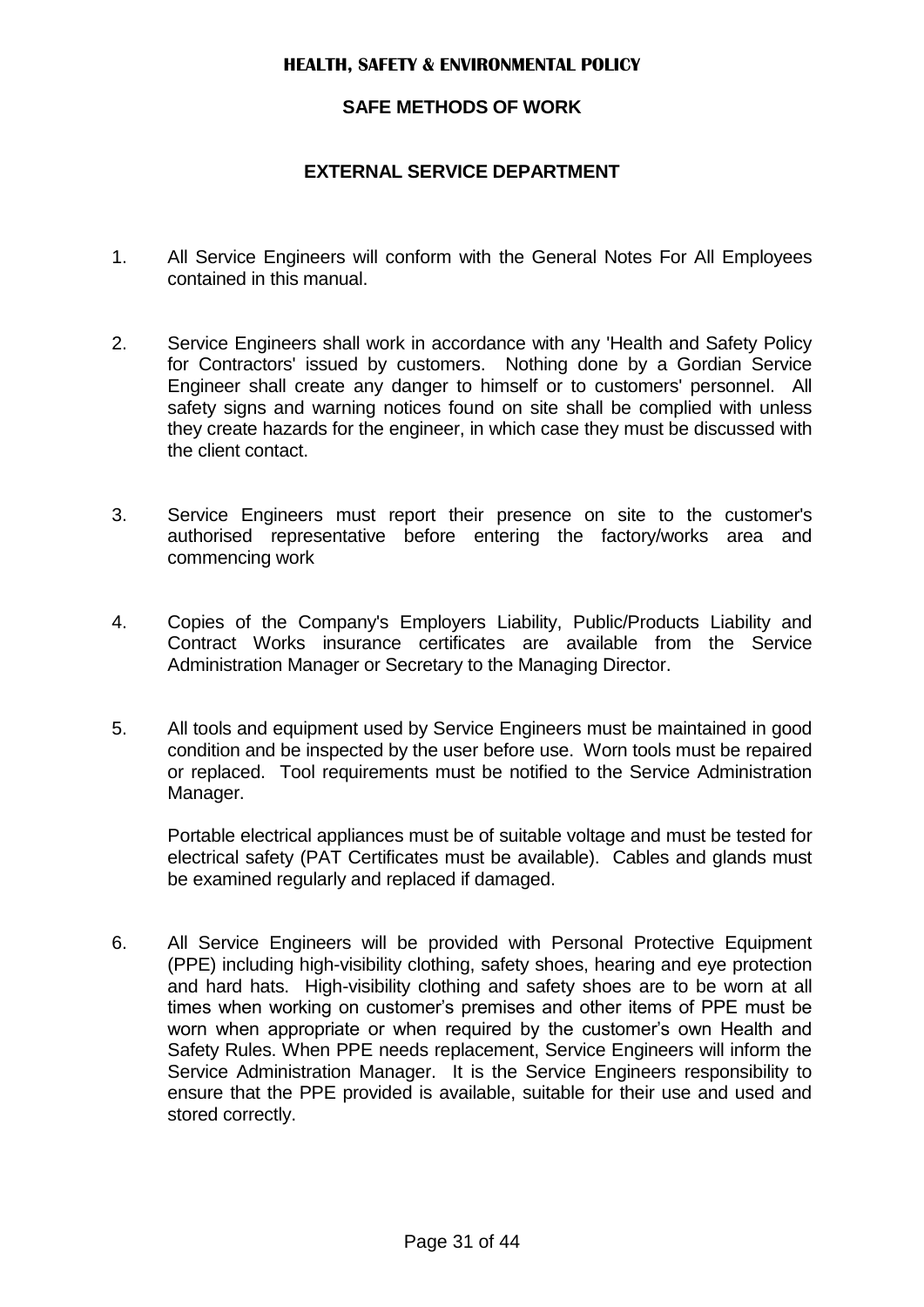- 7. Life Jackets must be worn by all persons going to sea on Company business. Life Jackets may be obtained on request through the head office, or purchased/hired locally according to circumstances.
- 8. Each Service Division vehicle will be equipped with a basic First Aid Kit. Stocks of individual first aid items shall be maintained by purchasing locally by the Service Engineer, who may claim repayment in the normal way. Complete kits are available upon request via head office.
- 9. Where the work involves standing at a height of 2 metres or more, a safety harness with appropriate fittings must be worn and used.
- 10. When servicing equipment which is integrated into a customers production plant, eg a conveyor system, Service Engineers shall satisfy themselves that the work area is safe for them to enter before working on the strapping machine. A customers representative must be aware that a Gordian Service Engineer is working on the system before any attempt to service the equipment is made. The plant must be isolated by use of padlocks and/or interlocked key systems where available before entering area guard enclosures.
- 11. Gordian Service Staff must never short-circuit or interfere with a safety system installed by a customer. If the safety system will not allow work to be carried out on the strapping machines, the customer must be informed accordingly. The customer must be made aware of their responsibility for providing safe access to the packaging equipment.
- 12. Any solvents or cleaning substances used should be environmentally friendly in that they should not contain CFC's, be bio-degradable and phosphate free. For further information see the Company's Environmental Impact Policy.

The use of any substances that are marked with hazard symbols shall be avoided wherever possible. If their use is unavoidable you must ensure that you are fully aware of any hazards associated with them by obtaining the CoSHH Assessment for that substance and follow proper safety procedures. If the assessment and Health and Safety Data Sheet are available, please see your Manager, who will arrange for them to be provided.

13, Hot Work must not be carried out by any Gordian employee or contractor until a hot Work Permit has been issued by the customer. Hot work will include gas welding or cutting, electric welding, naked flame working and dry grinding of any metal. Hot Work Permits should be issued by a member of the customer's site management team. A permit to work shall also be obtained where any new electrical installation or modification is being carried out. Some customers might designate certain maintenance workshop areas as work zones where no specific permit is required, but a request for a Hot Work Permit must always be made in the first instance.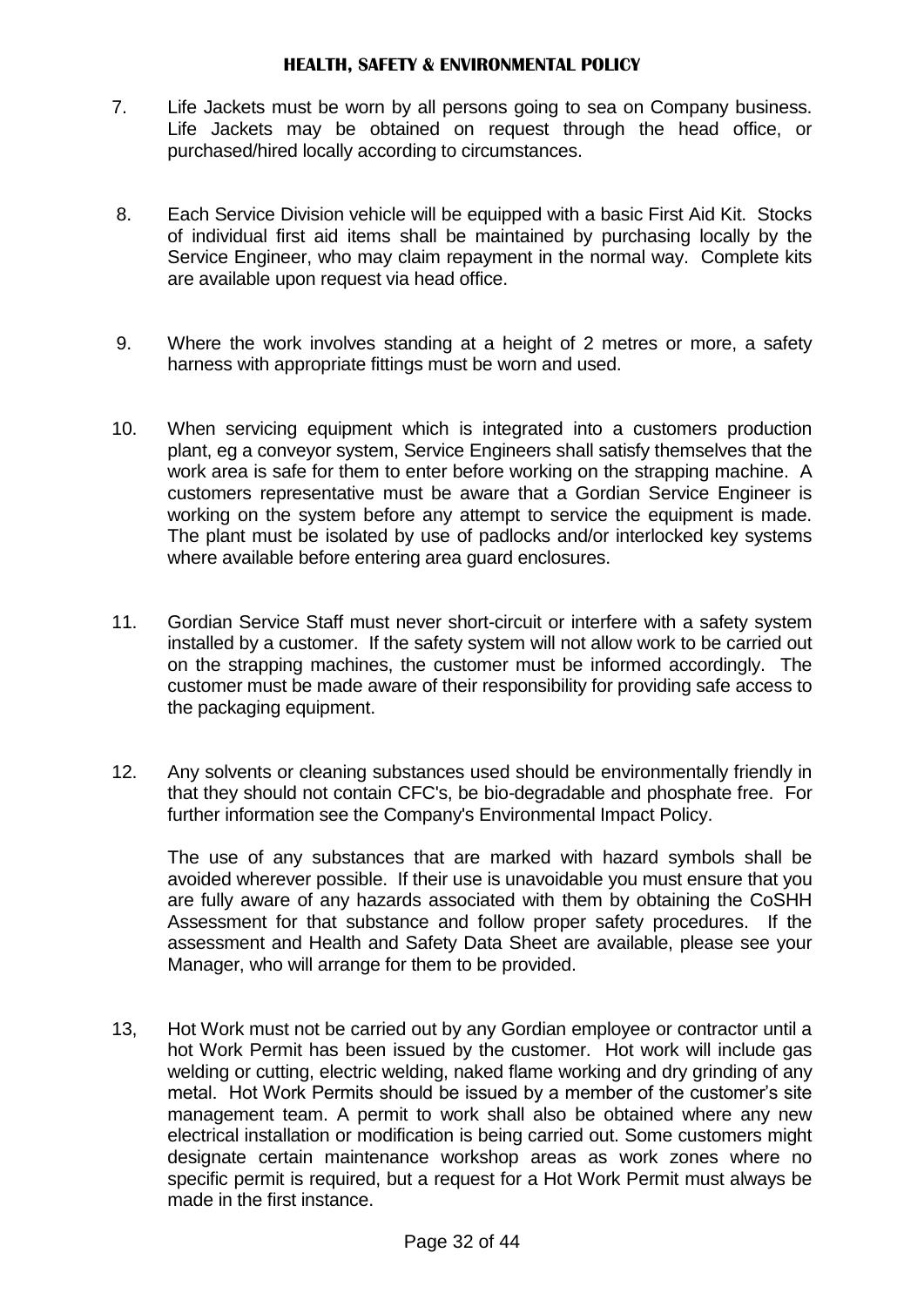- 14. The Gordian engineer will be responsible for ensuring that lock-off procedures are carried out and a watch kept during the heat application process.
- 15. Any equipment associated with a Gordian packaging machine, including the machine itself, which is considered unsafe by the Gordian Service Engineer must be reported immediately to the customer's management and to the Gordian Senior Management, who will arrange for the customer to receive a written report describing the dangerous situation.
- 16. Any accidents, however minor or dangerous occurrences resulting from the servicing of packaging equipment must be reported to the Gordian Service Administration Manager and the customer's management immediately. A full written report describing the incident will be required and a full investigation will be carried out by the Service Administration Manager. All incidents must be entered into the Company's Accident Book, which is located at Basingstoke under the care of the Secretary to the Managing Director.
- 17. No Service Engineer shall become involved in 'horseplay' or practical joking or any other unsafe practice when on a customer's premises.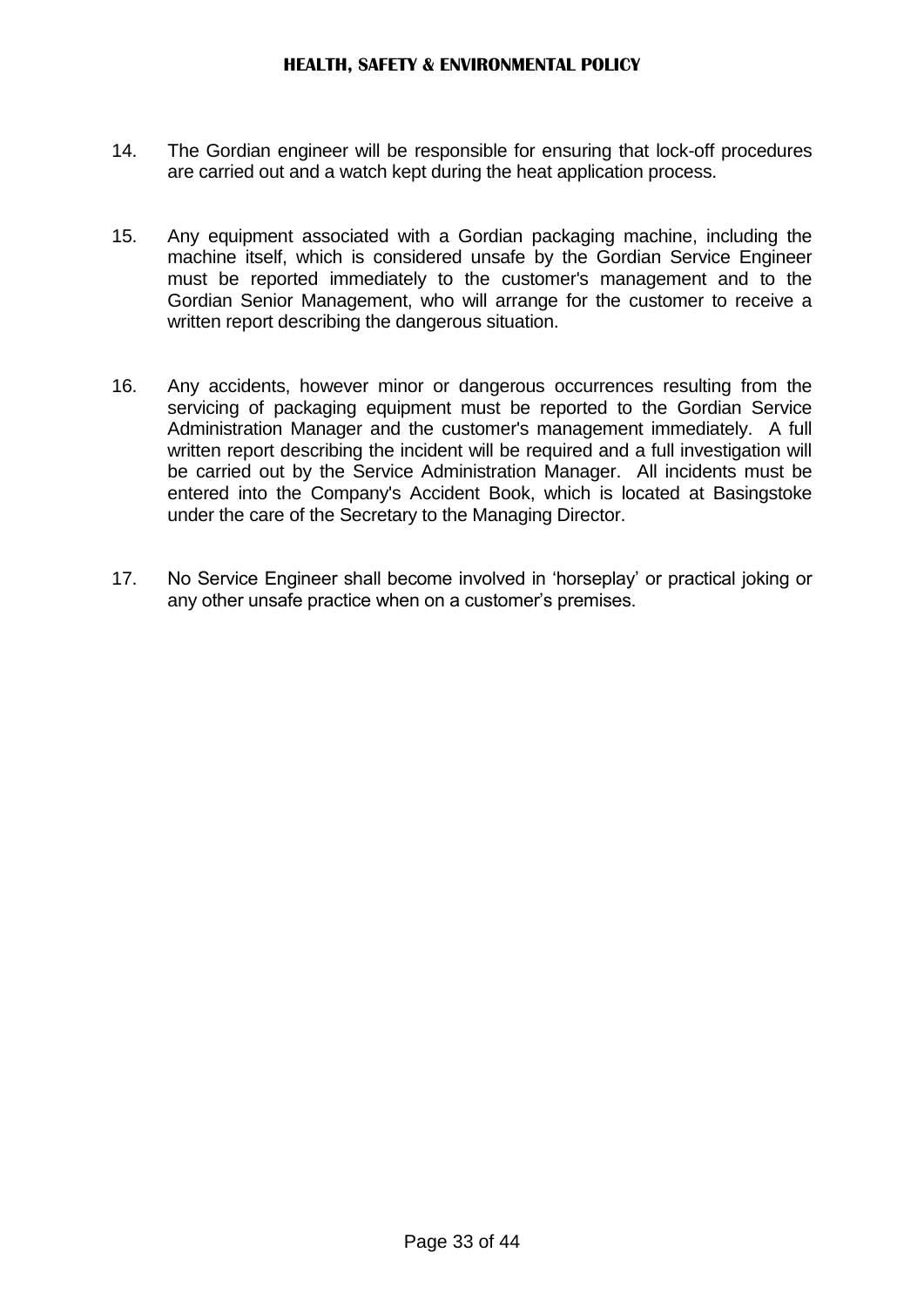# **SAFE METHODS OF WORK**

# **WAREHOUSE DEPARTMENT**

- 1. Only authorised drivers are allowed to drive fork lift trucks. Authorisation will be given by the Company following training courses given by approved training companies..
- 2. No person, other than the driver, may be carried on a fork lift truck. Where it is necessary to use fork lift trucks for high point access, the specially constructed personnel cage must be securely attached to the forks of the lift truck by a trained operator.
- 3. Staff must not stand on pallet trucks as passengers.
- 4. When lifting heavy loads manually, care must be taken to ensure that the correct lifting procedures are used. Posters are displayed to illustrate correct lifting procedure.
- 5. The 'No Smoking' rule must be observed in recognition of the fire hazard which exists with stocks of paper and consumable packing materials.
- 6. Stacked materials must be rigid and safe. Any leaning stacks must be dismantled. Stack height must not be closer than 18 inches to any head under the sprinkler system.
- 7. Great care must be taken when using ladders and working platforms. When using ladders ensure that the footing is secure and that the ladder is angled correctly at 1 in 4. Use the mobile step-ladder with fixed hand-rails wherever possible. Defective ladders must be reported to the Assistant Warehouse Manager or Warehouse Manager immediately.
- 8. Warehouse staff must maintain an awareness of the fork lift trucks operating in the warehouse areas throughout the day. Great care is to be taken when working in the proximity of fork lift operations.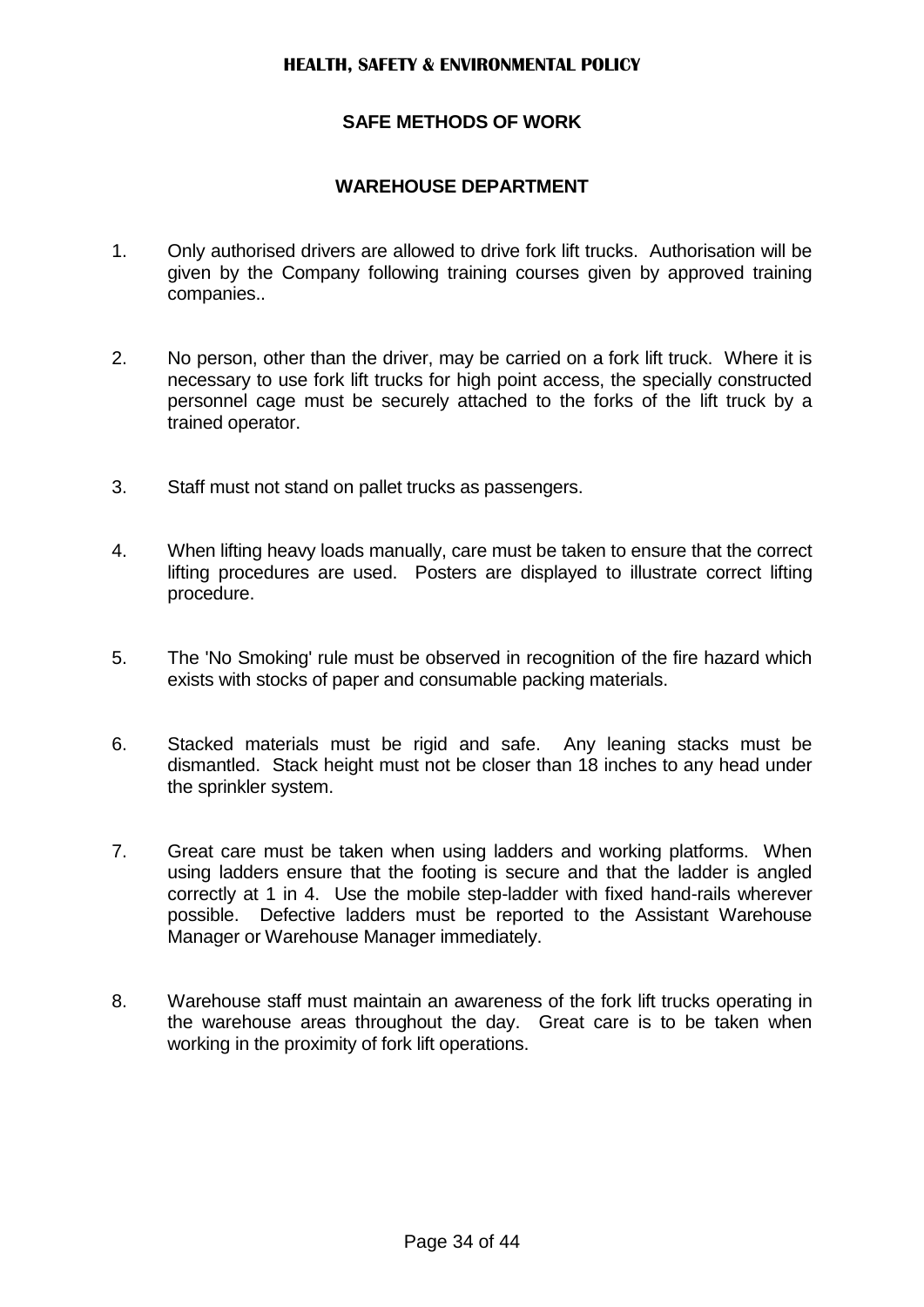- 9. Fork lift trucks must be maintained in good condition. Servicing and maintenance of vehicles is the overall responsibility of the Operations Manager. Each day, the first driver to use any fork lift truck must be responsible for inspecting the vehicle and signing the check-list to be found with the vehicle.
- 10. Gloves are provided to all warehouse staff and these should be used when handling steel and other rough packages.
- 11. Safety shoes are provided and must be worn.
- 12. Work areas should be kept clean and tidy. Excess packaging materials must not be allowed to fall to the floor or block passageways and fire exits. Waste materials are to be disposed of in the bins provided.
- 13. Extreme care shall be taken when handling bladed instruments. Fixed blade knives shall not be used. Retractable blade knives only may be used for general packaging operations. Sharp instruments such as scissors must not be carried in pockets, to prevent accidents during falls.
- 14. All staff working or passing through the warehouse must comply with the nosmoking regulations.
- 15. Cigarette ends must never be thrown on the floor. They must be disposed of carefully in the bins provided in the area where smoking is allowed.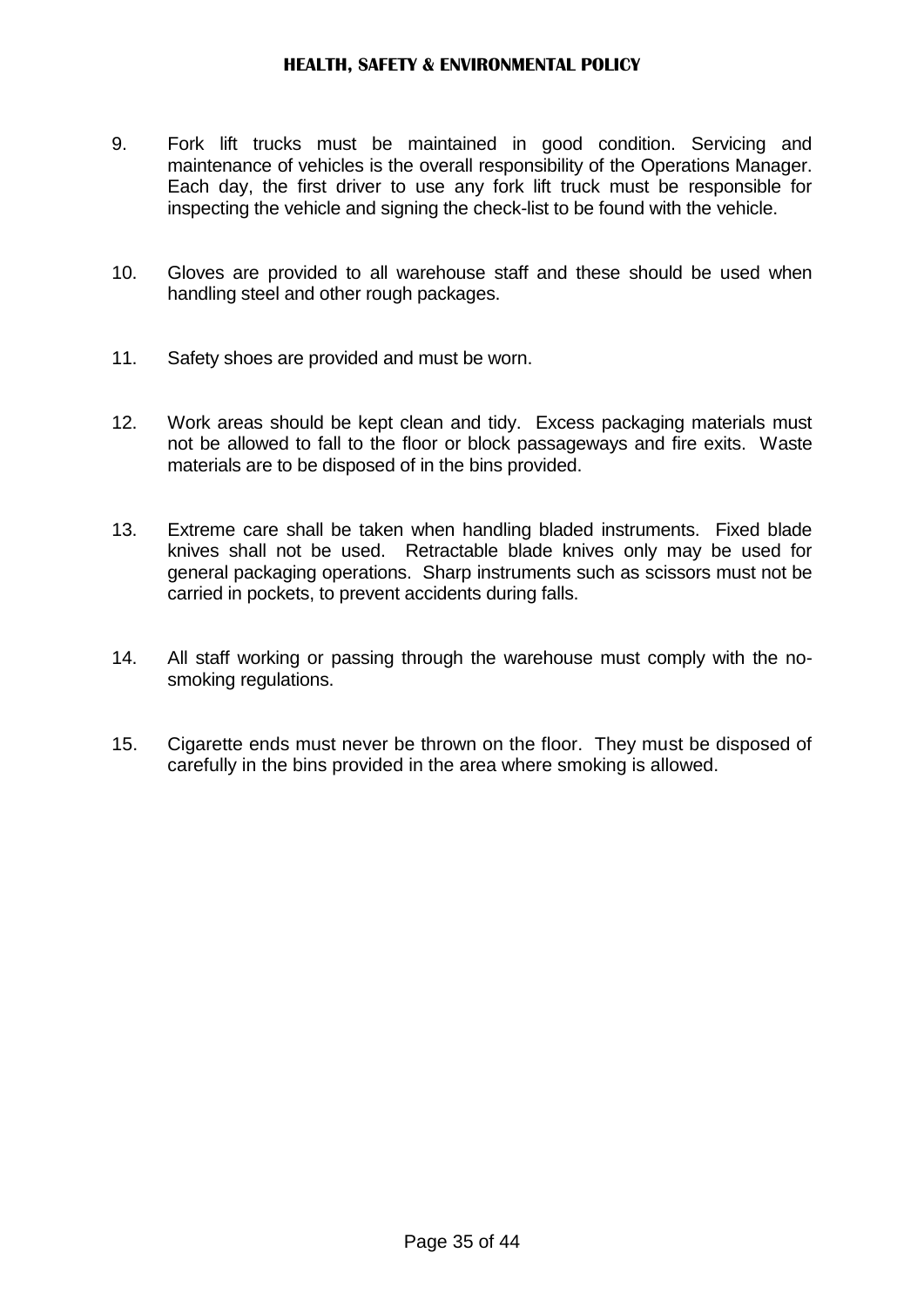# **SAFE METHODS OF WORK**

# **EXTERNAL SALES STAFF**

All sales staff will be issued with personal protection equipment (PPE) including highvisibility waist coats or jackets, safety shoes, eye and hearing protection. Hard hats will be provided where necessary. Sales staff must ensure that PPE is available for use when needed. (PPE can be obtained through Basingstoke).

Sales staff will visit customer's premises where there will be a variety of local safety requirements. All local safety procedures must be followed and all safety signs on customer's premises must be noted and due regard taken of them. No one should enter a customer's premises without first reporting to a reception desk or a representative of the customer. All clients reception procedures must be followed.

When visiting customer's premises, sales staff shall assess the risk of possible personal injury to themselves and must ensure that they do not expose themselves to any risk of injury. Where customer's staff offer assistance they must not be asked to do anything which would expose them to any danger of injury.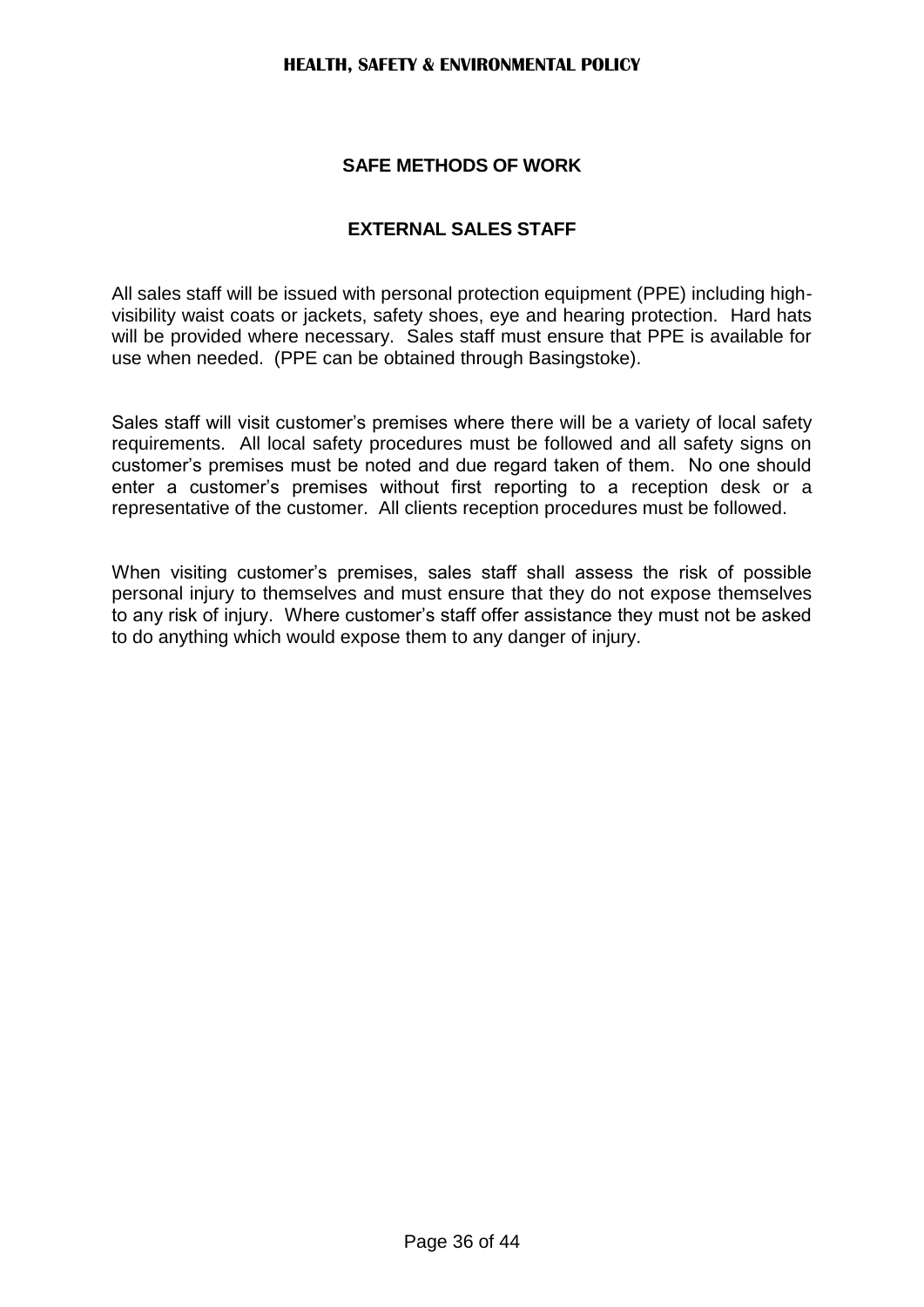#### **FIRE SAFETY GUIDANCE NOTE**

Gordian Strapping takes all reasonably practicable steps to prevent fire from occurring at its premises or on any site where employees are working. The company has a duty under the Regulatory Reform (Fire Safety) Order 2006 to carry out a formal Fire Risk Assessment for the premises. This risk assessment is available to all employees who work at the premises. It is reviewed at annual intervals.

Fire risk assessments are carried out by the Health and Safety Advisor

Whilst wishing to preserve property if possible, Gordian puts the lives and health of its employees first in any fire situation. Means of early warning against fire have been provided and also precautions to ensure employees can escape from a fire.

All employees shall be trained in what to do in the event of a fire. The fire procedure will be posted on notice boards and issued to all employees at the outset of their employment, all new employees being instructed in the fire arrangements. In addition, annual fire drills test the efficiency of the fire procedure.

Employees and subcontractors on client's sites should receive a site induction on their first day on site, which would include the site specific fire procedure and an explanation of fire escape routes. If not given, the Gordian Manager shall carry out an informal fire risk assessment and advise the team of his findings.

#### Storage Areas

Areas where combustible materials are stored in quantity are high fire risks. They shall be sealed off as far as possible from the rest of the workplace. Smoking is not permitted, and other sources of ignition shall be excluded. Good stacking of materials will reduce potential fire spread.

#### Housekeeping

**Escape routes must be kept clear**. Fire appliances, exit doors and alarm points must never be obstructed. Walkways through the premises shall be kept clear. General tidiness in the workplace both reduces the risk of fire starting and improves the chances of people escaping from a fire.

**Solvents and Flammable Liquids.** Solvents are a high-risk fire hazard. Their use must be strictly controlled. The amount of solvent stored shall be the smallest possible for the operation to proceed. The solvent must be stored in a fire-resisting store, properly labelled and well ventilated.

**Smoking.** Smoking is a major cause of fire in commercial premises and is not permitted in the office or factory premises.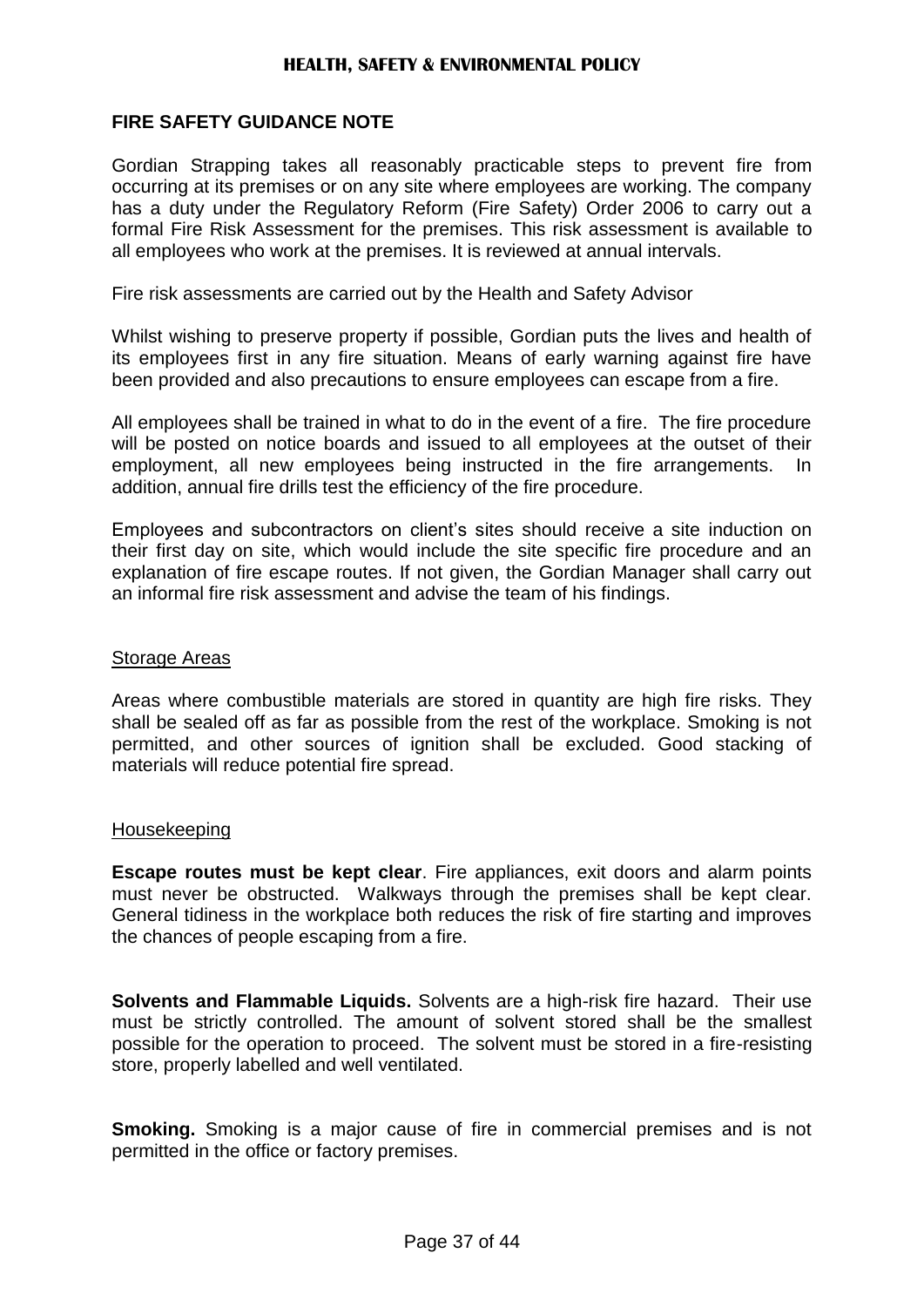#### Escape Routes

Every person working in or visiting the Brunel Road premises or clients site must have access to a fire exit to the outside, via a fairly short travel distance. The escape route must be wide enough for the maximum number of people that might try to pass down it. Fire exits must be identified by a sign. If the fire exit cannot be seen from where people work, additional signs shall point the direction to be taken. If people cannot reach the exit inside 2 minutes, or if there are stairs in the way, or other features that mean they might be trapped, *an alternative route of escape must be provided*. This could be a window, or a ladder. Employees must be made aware of their fire exit routes, including any alternatives available.

#### Fire Alarm

Fire alarms are installed in the offices and workshops of Gordian. However, arrangements on clients sites will vary with the circumstances, but a warning system should be provided that is effective throughout each site. If not advised, the Gordian people must ask what the fire arrangements are.

#### Fire Extinguishers

Fire extinguishers appropriate for the likely type of fire in the area are provided at Brunel Road. They are mounted on the wall adjacent to fire exit routes and have identification signs. A competent person is contracted to maintain fire extinguishers at yearly intervals. Appropriate employees are instructed in how to use them.

#### Fire Training

The factory and offices have personnel who have received Fire Marshal training and fire extinguisher training. All site staff receive training in the use of Fire Extinguishers.

Copies of the Company's Fire Evacuation Procedure have been issued and spare copies are available from the Managing Director.

The Health and Safety Advisor arranges fire evacuation exercises and keeps appropriate records.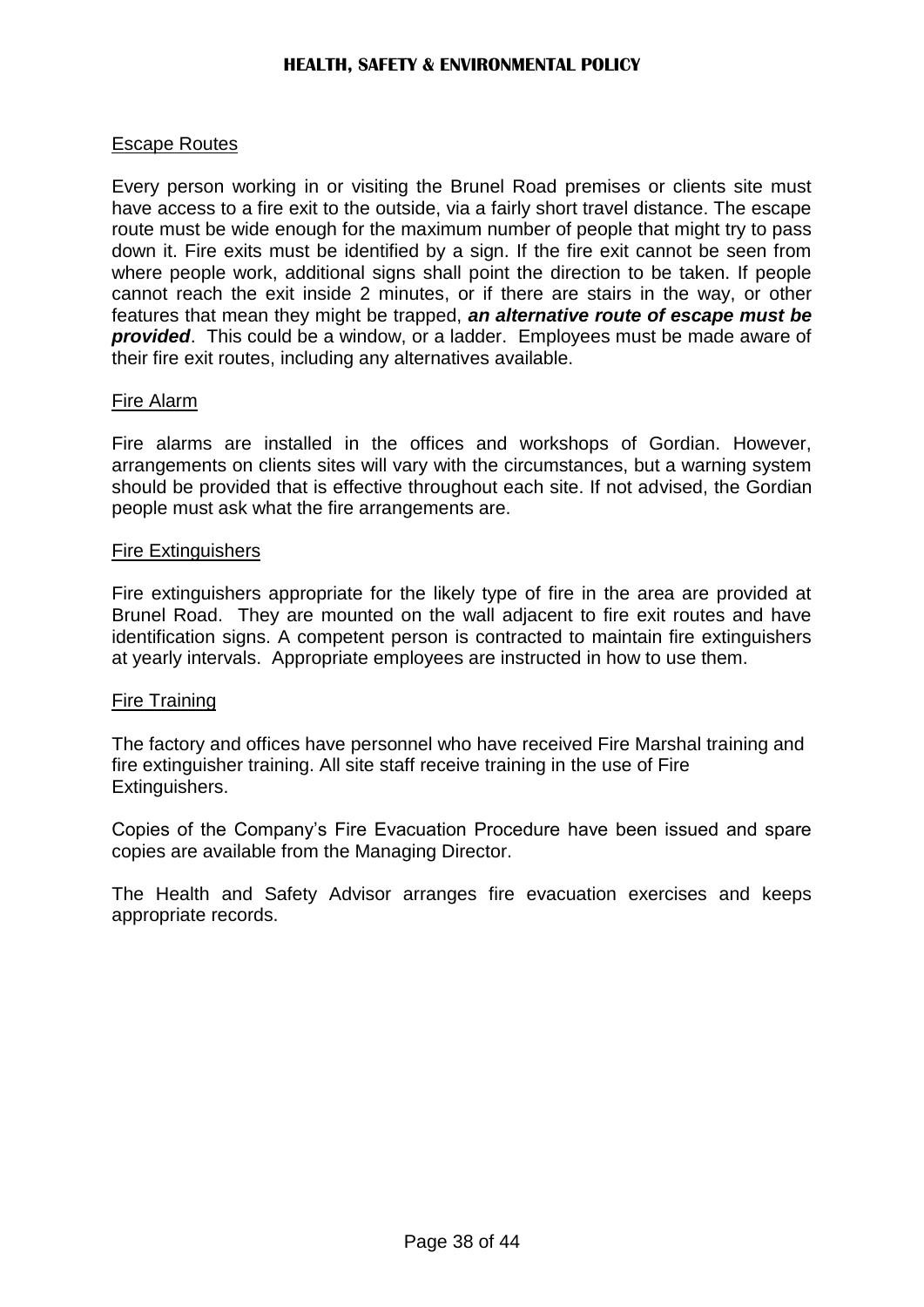# **ELECTRICAL SAFETY GUIDANCE NOTE**

The mains wiring of the office building and factory areas is required to be inspected and tested by a competent electrical engineer at five-year intervals. A certificate shall be provided by the electrical contractor undertaking the work to show that this has been done.

Portable electrical appliances (anything which plugs in to the mains) shall be tested and checked by a competent electrician at regular intervals. These intervals will vary according to the amount of wear the appliance receives from 3 yearly in the case of a static appliance like a computer to six monthly in the case of an appliance like a site drill which is plugged in and disconnected frequently and used daily.

Portable electrical appliances shall be rapidly checked by the user each day before they are plugged in, this takes just a few seconds.

Points to check include:

- □ Make sure the appliance is not wet or contaminated.
- □ Make sure there are no cracks in the appliance casing
- Look for wear to the cable
- Make sure the plug is intact and not cracked
- No un-insulated wires and no metal wires shall be visible
- The cord grip on the plug must be retaining the outer sheath of the mains cable
- The label shall confirm that the appliance is "in date" and not due for another full safety check.

Unless all these points are satisfactory, the electrical appliance shall not be used and the problem shall be reported to the appropriate manager.

Employees shall not bring their own electrical appliances to work without permission from management.

Whenever possible, equipment used on clients sites must be battery powered or 110V only, powered from a centre tapped earth transformer.

Residual current devices, either on the mains supply in the workshop or on individual items of electrical equipment, will improve the outcome in the event of an electrical accident and their use is to be strongly encouraged, 230v equipment shall not be used without one.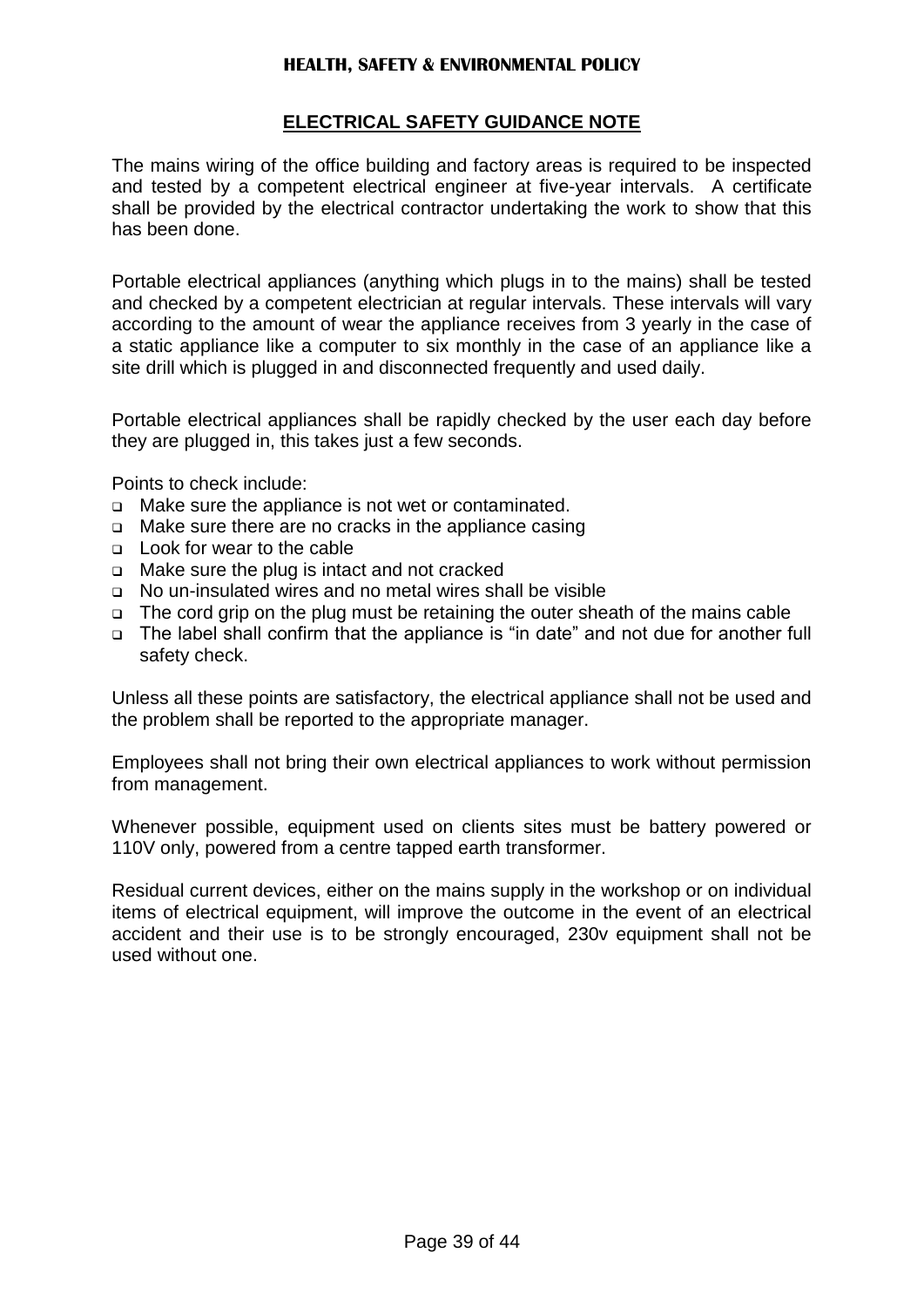# **WORK EQUIPMENT GUIDANCE NOTE**

The Provision and Use of Work Equipment Regulations 1998, known as PUWER, cover the safe use of all equipment at work. These Regulations cover all tools, machines, apparatus and installations used at work, whether in existing use, bought new or second hand.

Compliance with these Regulations requires a risk assessment to be carried out on each type of work equipment where the risks are not trivial. These risk assessments are to be carried out by or for the responsible manager under whose control the work equipment is used. The Safety Advisor will assist if required.

The risk assessment required takes you step by step through the considerations covered by PUWER.

- You must assess the suitability of the work equipment for its purpose.
- Then you need to consider what maintenance will be required. Regular inspection of the equipment may need to be done and recorded, especially if the risks are high.
- What training will equipment users need and how is this best delivered? Will the person maintaining the equipment require further training?

The risk assessments must be completed prior to the work equipment coming into use.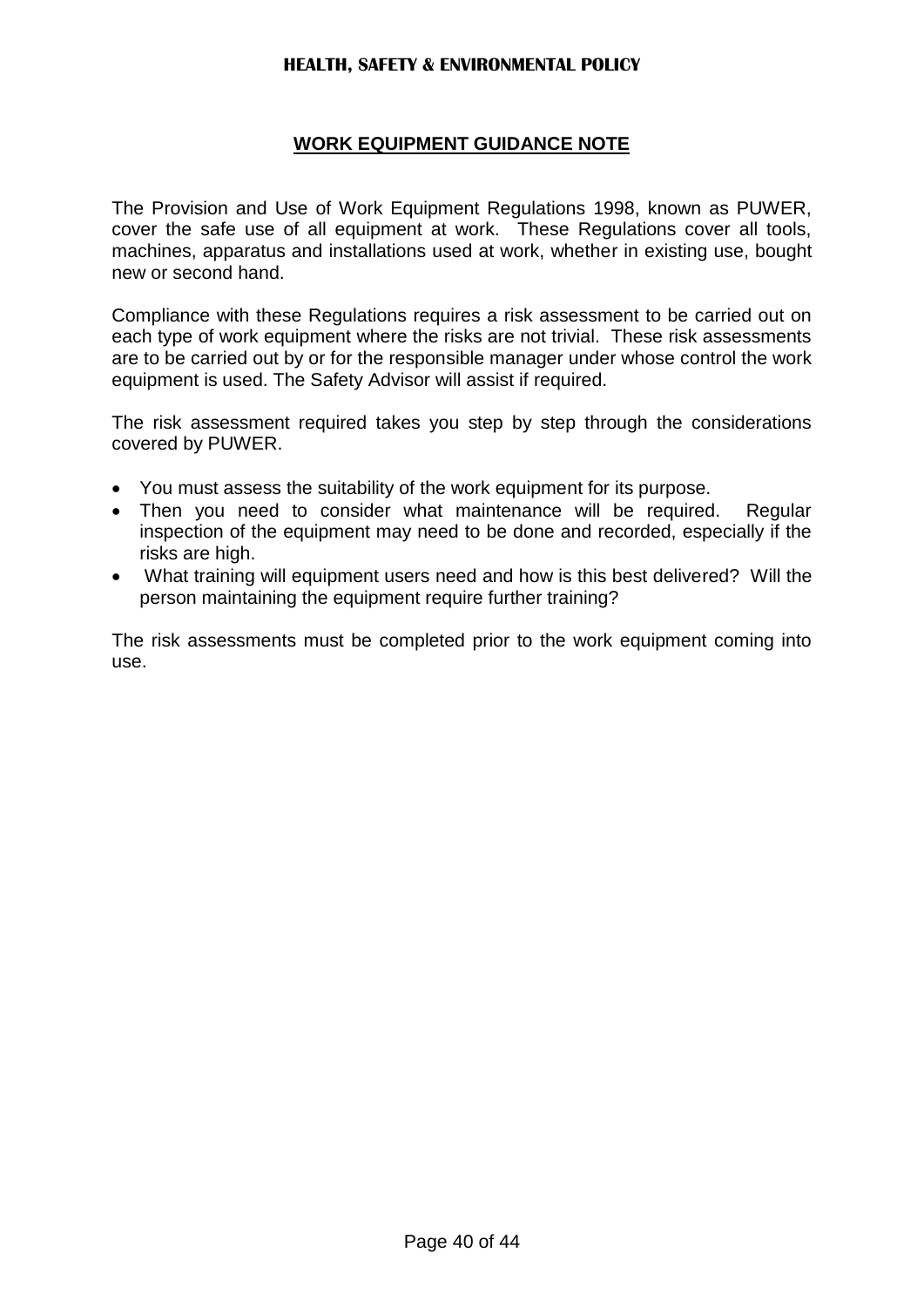#### **LIFTING OPERATIONS & EQUIPMENT GUIDANCE NOTE**

Gordian Strapping fully realises the hazards inherent in the use of cranes and other lifting equipment due to equipment failure, inadequate preparation and inadequate training for the lifting operations. People in charge of lifting operations and those controlling the lifting equipment must be formally trained, and provide evidence of that training.

Appropriate inspection certificates must accompany lifting equipment hired by Gordian, mobile crane companies must provide evidence of their Employers and Public Liabilities Insurances. Before work commences, these shall be inspected by the senior Gordian employer on site.

A risk assessment must be carried out for each lifting operation. If this involves the use of mobile plant other than the routine movement of material by forklift truck, the risk assessment shall be formalised. (See Risk Assessment below)

#### **Suitability of Lifting Appliances.**

- The crane, hoist, pulley block, etc, must be rated to carry the maximum load required to be raised. This applies equally to the attachments such as slings ropes, hooks, shackles, eye bolts, spreader beams, etc.
- The size and shape of the load, sharp corners that can cut fabric straps, etc must be considered when selecting suitable lifting gear.
- They must be suitable for use in the environment, eg. Wet, corrosive atmospheres, soft ground, low ceiling, confined space, wind speed, obstructions, etc.

#### **Risk Assessment.**

Persons involved in selecting or working with lifting appliances shall understand the process of risk assessment so that hazards and necessary controls can be properly evaluated and all precautions provided in advance of the work being carried out.

For all major lifts, an Appointed Person for crane use with an NCTC (or similar) card verifying his qualification, shall be employed to carry out the risk assessment and manage the lifting operation/s.

#### **Competency of operators**

Personnel involved in lifting operations must have a good understanding of

- the signaling arrangements used as required by the Signs & Signals (Health & Safety) Regulations 1996.
- The selection and use of slings, chains, cables, straps, etc.,
- □ How to assess the weight and centre of gravity of items to be lifted,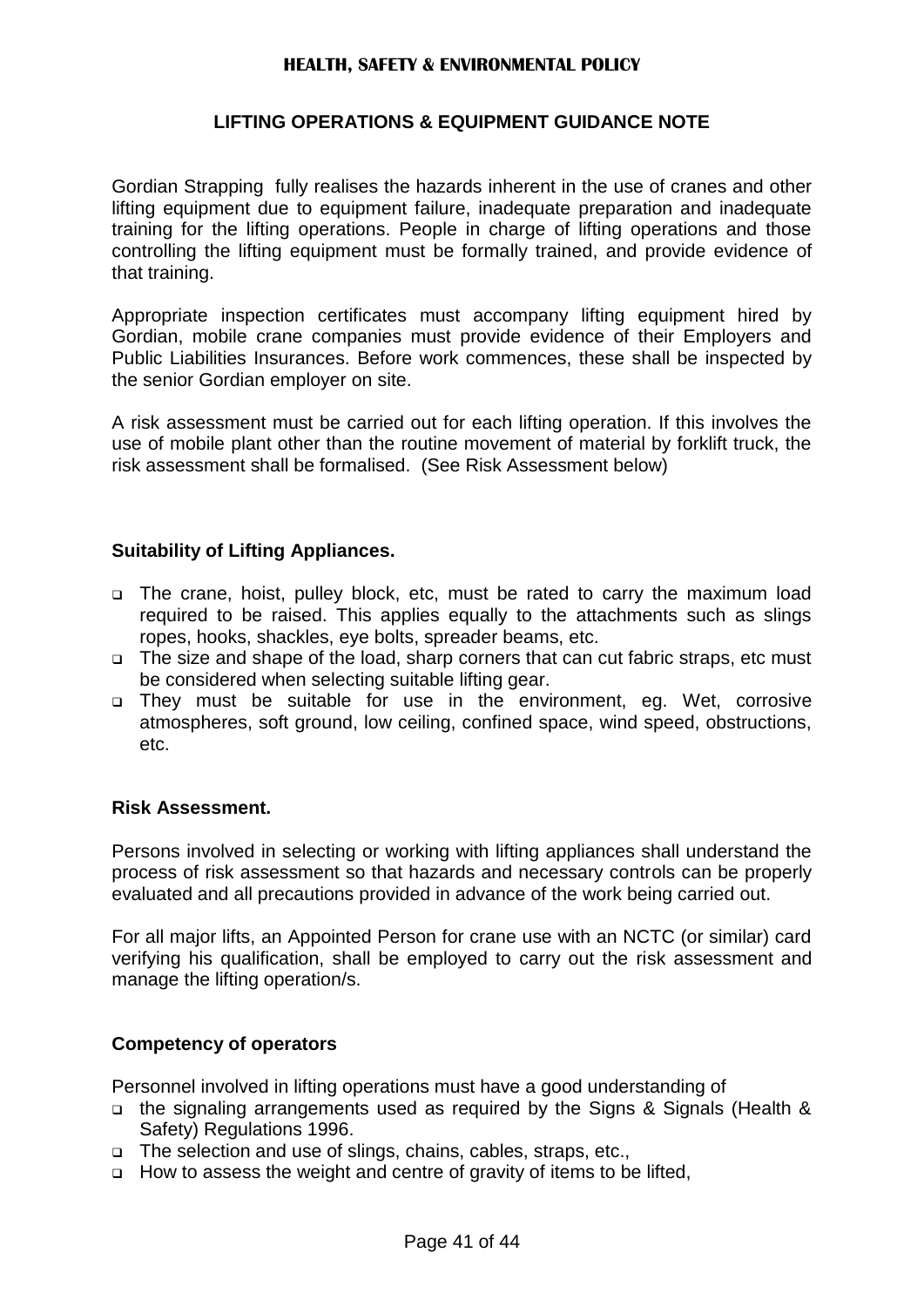- □ Causes of failures in lifting equipment,
- Non-lifting hazards such as contact with overhead cables and the back of the crane impinging on walkways.
- How to minimise the possibility of the load or part of the load falling during the lift.

#### **Inspection Requirements**

The lifting equipment must be accompanied by an appropriate insurance assessors signed certificate, indicating a thorough examination has been carried out, these are valid for a year. In addition, each item of lifting equipment must be subject to a 6 monthly inspection by a qualified and experienced engineer.

The user of the equipment is required to visually inspect all items before use to ensure there is no obvious defect such as knots in chains or cuts to straps.

### **Reporting Defects.**

Any defect found by a user or operator must be reported to the site manager and the equipment taken out of service until repaired or replaced.

#### **Planning a lifting operation**

- Assess the weight of the load.
- Choose the correct lifting device and accessory/s depending on the weight, environment in which the lift is taking place, size and shape of the load, where the load is required to be placed.
- □ If it is to be travelled, ensure the route to be taken by the crane or forklift truck is clear (including overhead) and that the delivery point for the load is prepared.
- Chains wrapped around metal can slip and straps pulled across sharp corners can be cut, both causing the load to fall. In those circumstances, consider an alternative means of connection to the load.
- □ If the crane is to operate over an obstruction so the driver cannot see the lift taking place, 2 way radios or mobile phones are much better than a relay of people giving hand signals, this latter is not an acceptable method of communication.
- If ropes are required to control the movement or alignment of the load during the lift, they must be long enough to allow the load to fall without placing those holding the ropes at risk of injury.
- If the crane operator can control the lifting and lowering without guidance, no other person shall be involved. If a guide is necessary, only one person must give signals to the crane operator.
- Where a load has to be traversed over places of work and traffic routes, the affected personnel must be cleared from the area, which must be barriered off or guards located at suitable positions.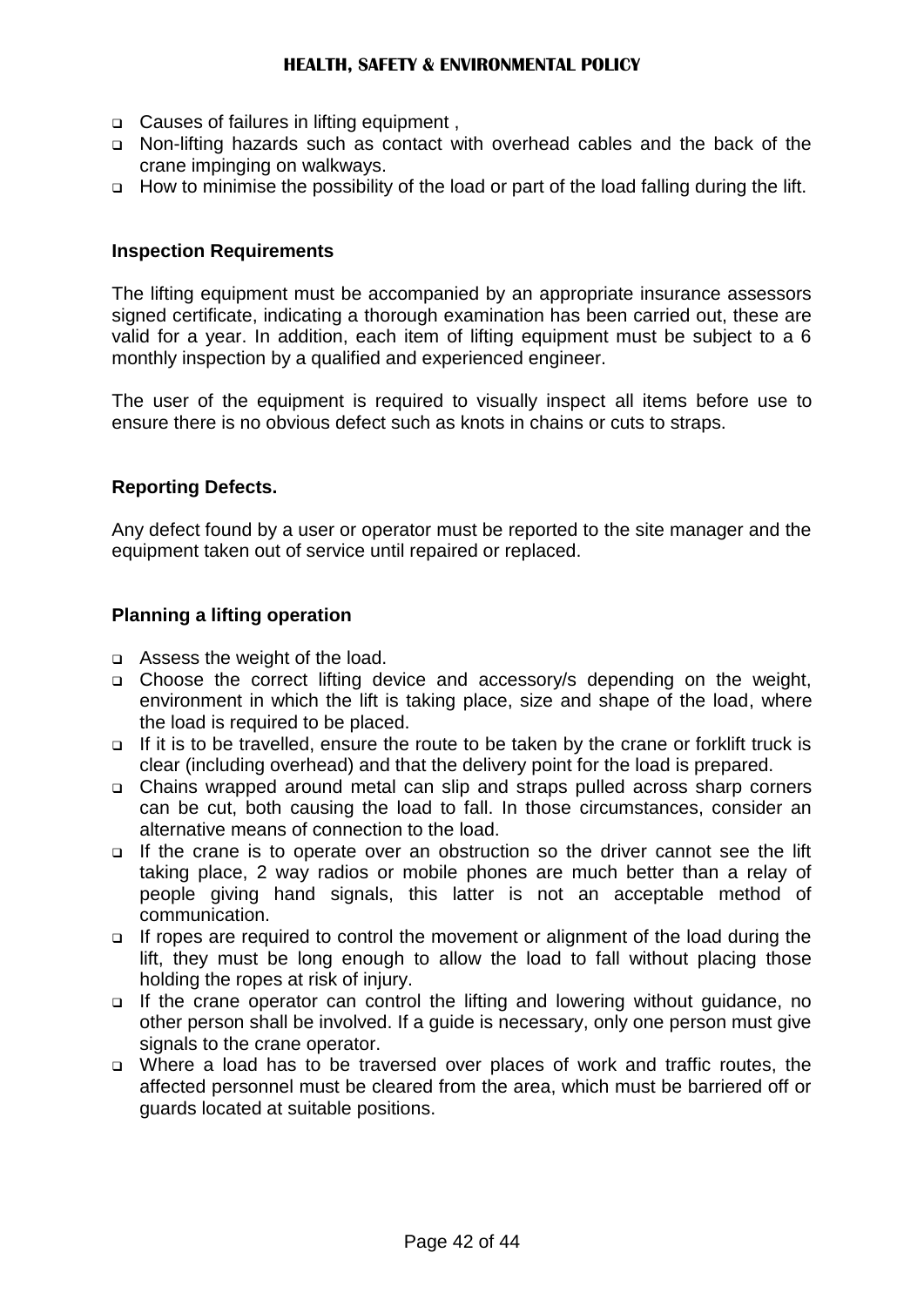# **NOISE GUIDANCE NOTE**

Excessive levels of noise, if continued, can damage the hearing. Some of the work

of Gordian involves noisy machinery and equipment, either directly or from the

clients processing equipment. The Company intends to prevent damage to the

hearing of employees by complying with the Noise at Work Regulations and

associated Guidance.

The Company will assess the sound levels produced by all machinery and equipment under their control where there is thought to be a risk.

**Where noise levels are considered to pose a risk, the area concerned will be designated a hearing protection zone and signs provided accordingly. Employees will be briefed about the risk to their hearing and the necessity to use hearing defenders. As far as possible, employees will be allowed to select the hearing defenders they prefer.** 

Employees or subcontractors who are planning to use noisy hand tools must obtain for themselves hearing defenders before they start work. They shall also advise anyone else in the vicinity to use hearing defenders.

Where Gordian Strapping employees are affected during site operations, this "Rough & Ready" guide shall be used. If a conversation at normal voice levels cannot be held by 2 people 1m away from each other, the noise level is at or about 85 dBa and hearing defenders must be worn.